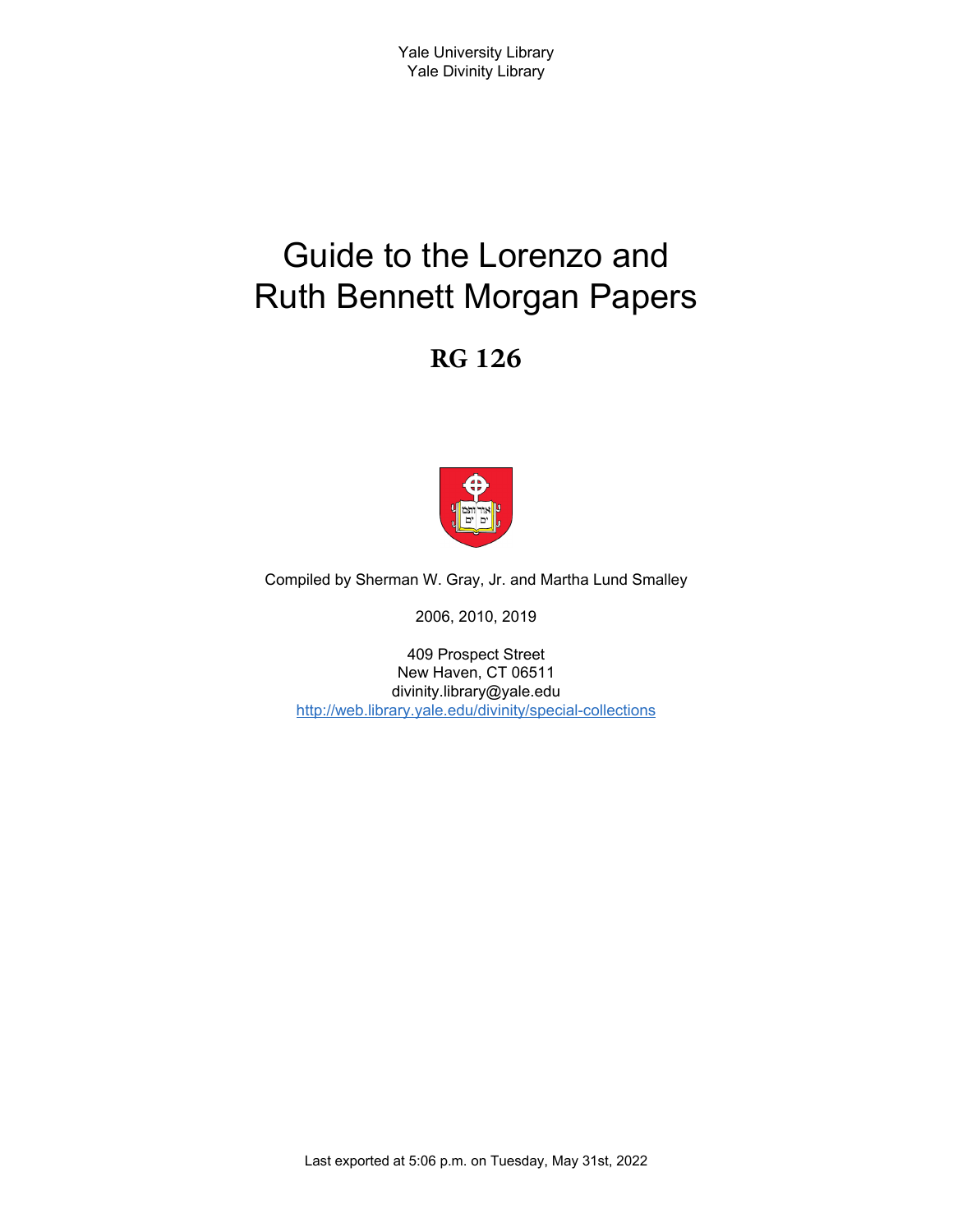# **Table of Contents**

| .24 |
|-----|
|     |
|     |
|     |
|     |
|     |
|     |
|     |
|     |
|     |
|     |
|     |
|     |
|     |
|     |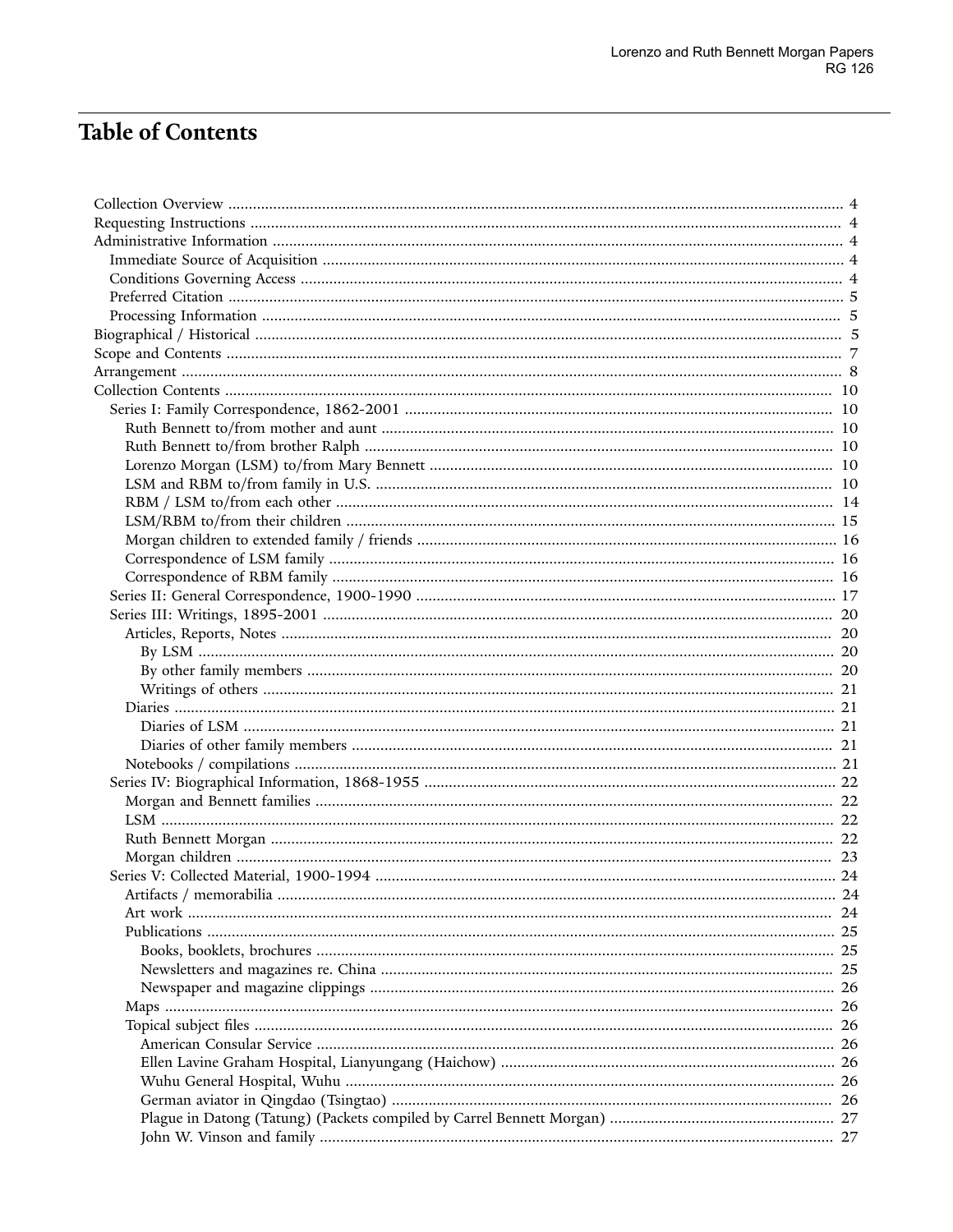# Lorenzo and Ruth Bennett Morgan Papers<br>RG 126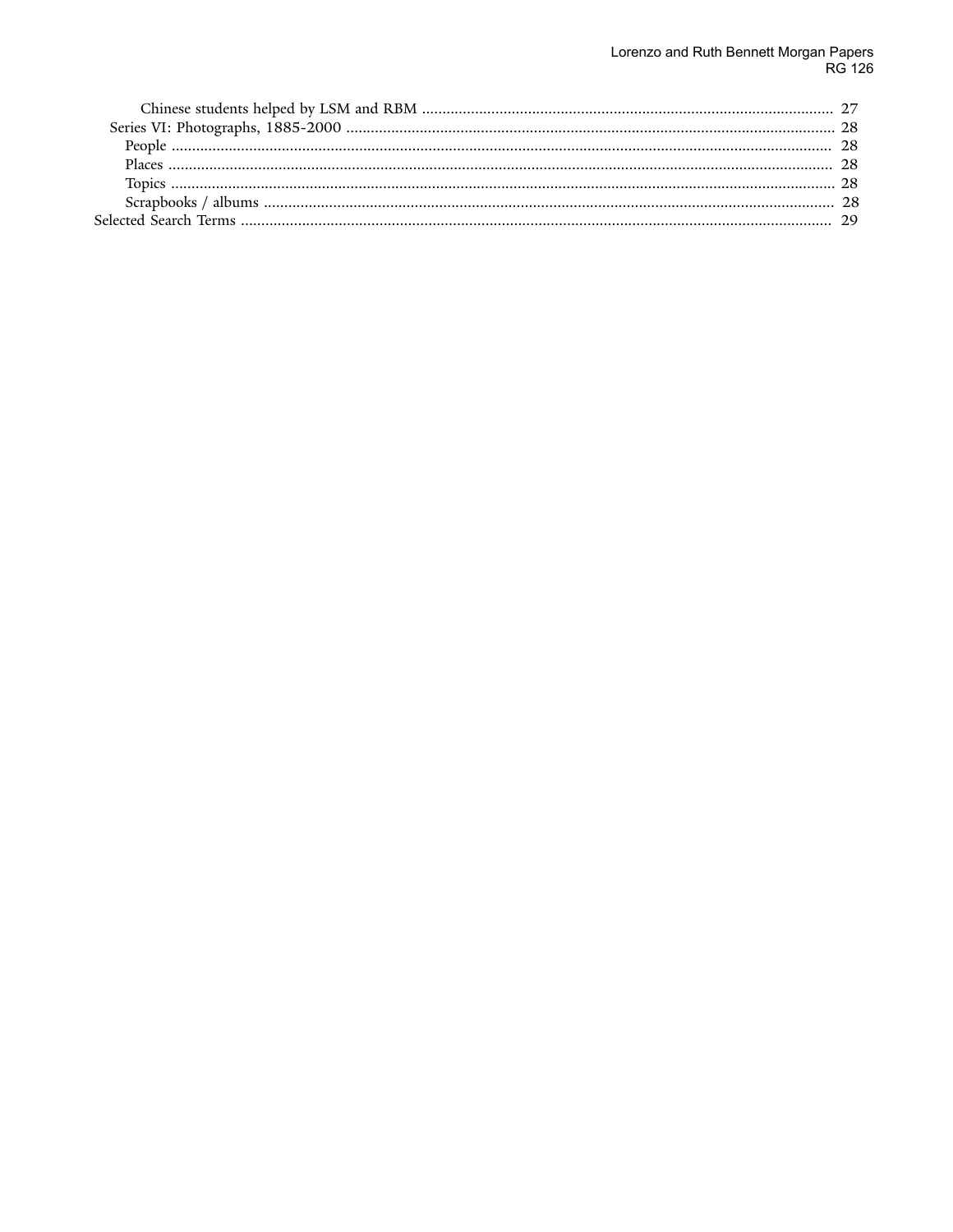### <span id="page-3-0"></span>**Collection Overview**

|                     | REPOSITORY: Yale Divinity Library<br>409 Prospect Street<br>New Haven, CT 06511<br>divinity.library@yale.edu<br>http://web.library.yale.edu/divinity/special-collections                                                                                                                                                                                                                                                                                                                                                                                                    |
|---------------------|-----------------------------------------------------------------------------------------------------------------------------------------------------------------------------------------------------------------------------------------------------------------------------------------------------------------------------------------------------------------------------------------------------------------------------------------------------------------------------------------------------------------------------------------------------------------------------|
| CALL NUMBER: RG 126 |                                                                                                                                                                                                                                                                                                                                                                                                                                                                                                                                                                             |
|                     | CREATOR: Morgan, Lorenzo Seymour                                                                                                                                                                                                                                                                                                                                                                                                                                                                                                                                            |
|                     | TITLE: Lorenzo and Ruth Bennett Morgan Papers                                                                                                                                                                                                                                                                                                                                                                                                                                                                                                                               |
|                     | DATES: 1862-2001                                                                                                                                                                                                                                                                                                                                                                                                                                                                                                                                                            |
|                     | PHYSICAL DESCRIPTION: 22 linear feet (37 boxes; 8 oversize boxes)                                                                                                                                                                                                                                                                                                                                                                                                                                                                                                           |
| LANGUAGE: English   |                                                                                                                                                                                                                                                                                                                                                                                                                                                                                                                                                                             |
|                     | SUMMARY: Extensive correspondence, diaries, writings, collected material, and photographs<br>document the medical mission work of Lorenzo and Ruth Bennett Morgan in<br>Jiangsu and Anhui provinces as well as Lorenzo Morgan's internment in Shanghai<br>during World War II. The work of mission hospitals, famine relief, plague treatment,<br>mission politics, mission family life, and political events in China are documented.<br>The Morgans were medical missionaries in China, serving under the Presbyterian<br>and Methodist mission boards from 1905 to 1946. |
|                     | ONLINE FINDING AID: To cite or bookmark this finding aid, please use the following link: https://<br>hdl.handle.net/10079/fa/divinity.126                                                                                                                                                                                                                                                                                                                                                                                                                                   |

# <span id="page-3-1"></span>**Requesting Instructions**

To request items from this collection for use on site, please use the request links in the HTML version of this finding aid, available at [https://hdl.handle.net/10079/fa/divinity.126.](https://hdl.handle.net/10079/fa/divinity.126)

Key to the container abbreviations used in the PDF finding aid:

```
b. box
f. folder
```
## <span id="page-3-2"></span>**Administrative Information**

### <span id="page-3-3"></span>**Immediate Source of Acquisition**

Gift of Carrel and Dorothy Morgan, 2002 - 2005

### <span id="page-3-4"></span>**Conditions Governing Access**

The materials are open for research.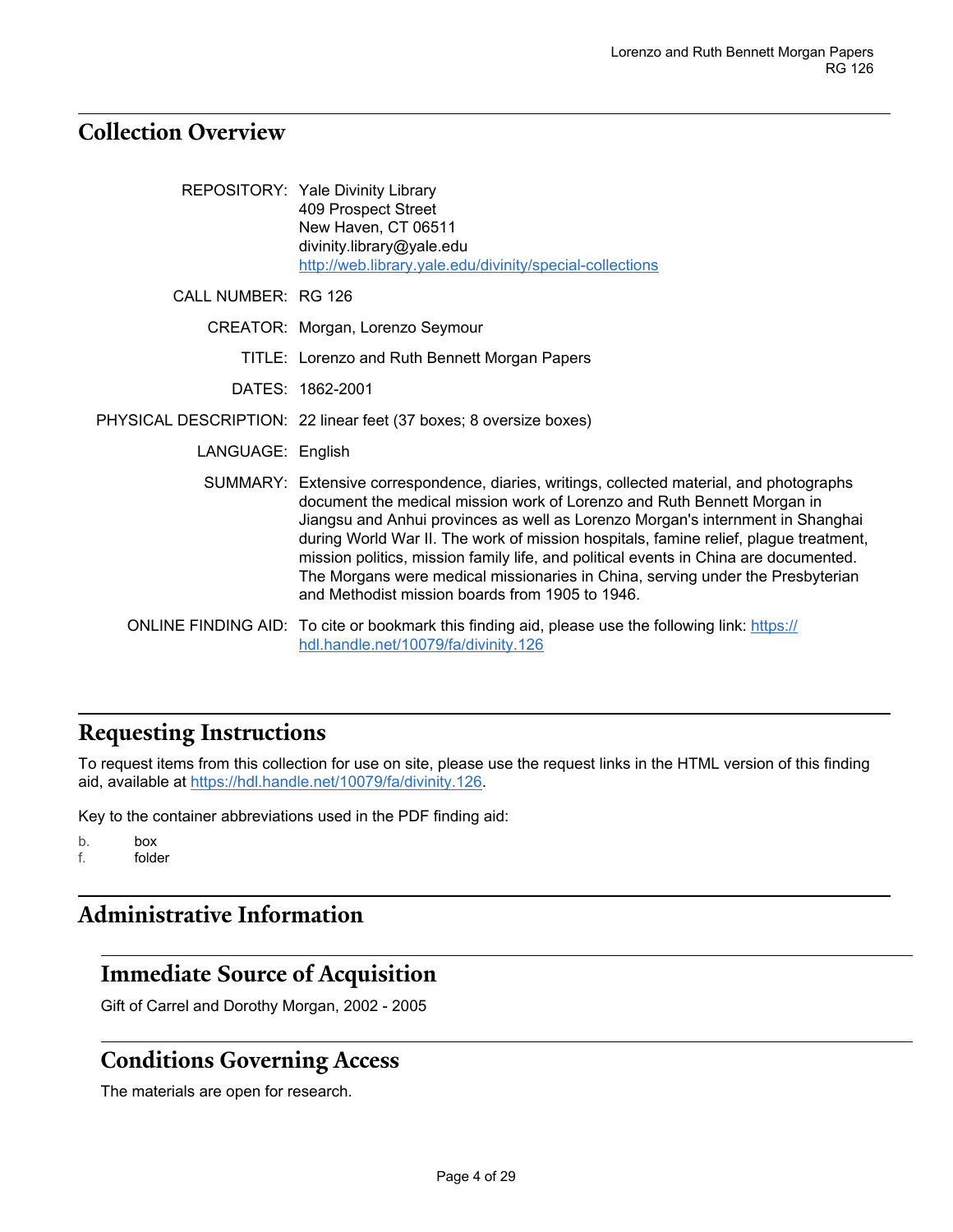## <span id="page-4-0"></span>**Preferred Citation**

Lorenzo and Ruth Bennett Morgan Papers (RG 126), Special Collections, Yale Divinity School Library.

### <span id="page-4-1"></span>**Processing Information**

Place names were modernized in the description, with the name originally used in the collection material or in an older version of the finding aid in parenthesis: e.g. "Beijing (Peking)" or "Benin (Dahomey)".

### <span id="page-4-2"></span>**Biographical / Historical** Date Event 1875 August 15 Corenzo Seymour Morgan, (also known as Loren) born near Galva, Henry County, IL, fifth in a family of eight children, the son of John Norris Morgan and Mary McKinny Morgan. His siblings were Blanche Juliana, Fannie, Norris, Willis, Jennie, Harold, and Meryl. 1877 September 20 ○ Ruth Bennett born in Morton, Tazewell County, IL, second in a family of two children, daughter of William S. Bennett and Mary Ann Campbell Bennett. Her brother was Ralph Bennett. 1895 June *OLorenzo Seymour Morgan graduated from Galva High School* 1895-1896 ○ Lorenzo Seymour Morgan taught for one year in the country school he attended 1900 June *OLOrenzo Seymour Morgan graduated from Knox College, Galesburg, IL with a Bachelor* of Science Degree 1900 June **ORuth Bennett graduated from University of Illinois** 1900 October *O***Lorenzo Seymour Morgan and Ruth Bennett began study at The Johns Hopkins Medical** School, Baltimore, MD 1904 June 14 *OLorenzo Seymour Morgan and Ruth Bennett received their M.D. degrees from Johns* Hopkins Medical School 1904  $\circ$  Lorenzo Seymour Morgan and Ruth Bennett traveled to Nashville, TN, where they were appointed as missionaries of the Presbyterian Church in the U.S. (Southern Presbyterian church) 1904 June 29 *O Marriage of Lorenzo Morgan and Ruth Bennett in First Church, Nashville, TN* 1904 November ○ Lorenzo Seymour Morgan and Ruth Bennett Morgan set sail for China 1905 January 1 ○ Lorenzo Seymour Morgan and Ruth Bennett Morgan arrived in the port of Shanghai, China 1905 **• The State After a few months learning Chinese in Zhenjiang (Chinkiang), they were called to join** Dr. James Woods at the hospital in Qingjiangpu (Tsingkiang Pu), Jiangsu (Kiang Su) Province 1907 ○ Major famine in North Jiangsu (Kiang Su) Province 1907 April 14 *O Death of infant son in Qingjiangpu* (Tsingkiang Pu) 1908 March 10  $\Box$   $\Box$  Birth of daughter Ruth Pearce Morgan at Tsingkiang Pu Hospital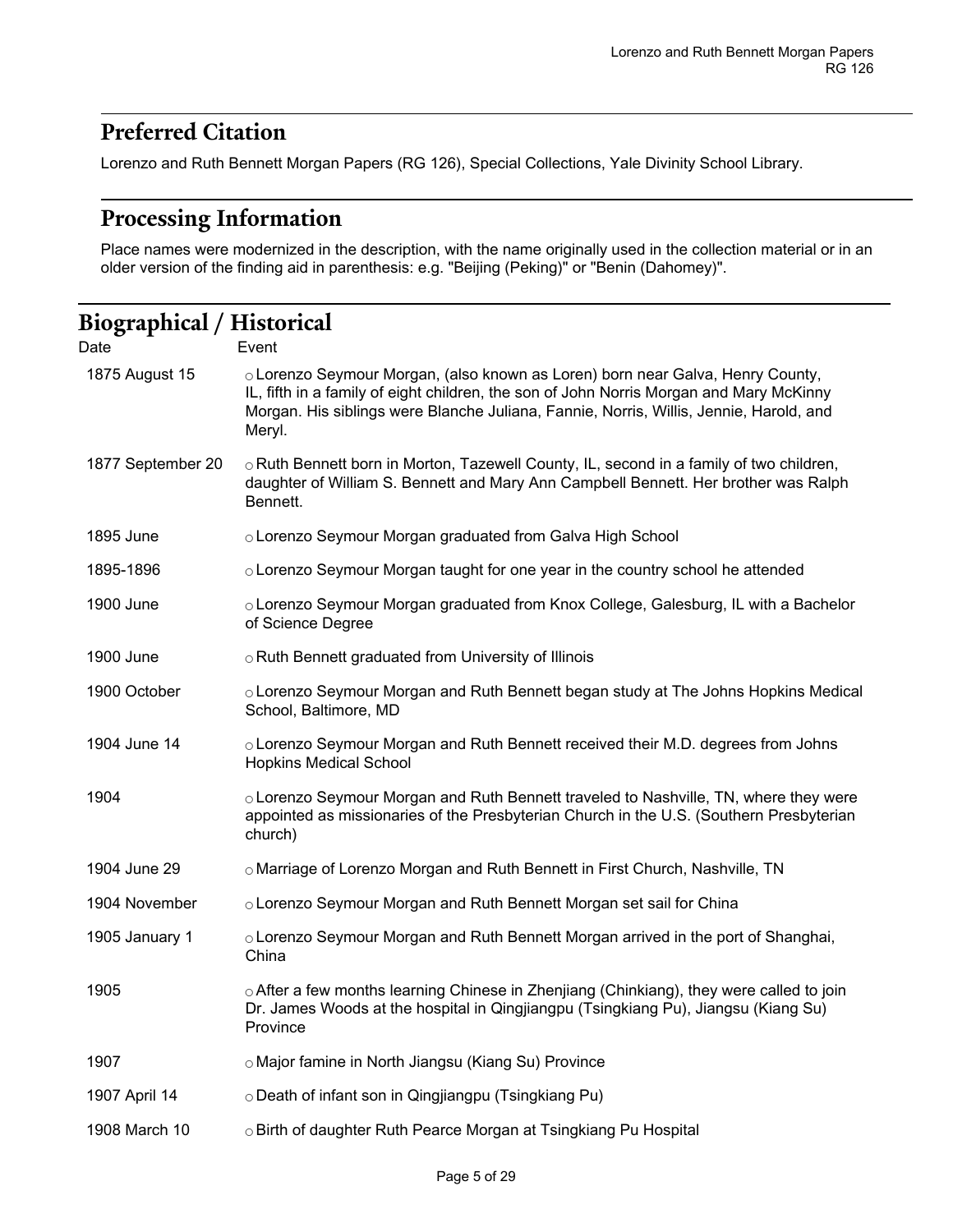| Date           | Event                                                                                                                                                                                                                                                  |
|----------------|--------------------------------------------------------------------------------------------------------------------------------------------------------------------------------------------------------------------------------------------------------|
| 1908           | o Death of John Norris Morgan, father of Loren, in Galva, IL                                                                                                                                                                                           |
| 1909           | $\circ$ Work on the new Ellen Lavine Graham Hospital is begun in Lianyungang (Haichow/<br>Haizhou), Jiangsu (Kiang Su) Province and the Morgans are transferred there to help<br>complete it                                                           |
| 1911-1912      | $\circ$ First furlough in the USA; studied medicine and surgery                                                                                                                                                                                        |
| 1914 July 4    | $\circ$ Birth of daughter Juliana Louise Morgan at the hospital in Qingdao (Tsingtao),<br>Shandong (Shantung) Province                                                                                                                                 |
| 1915           | ○ Summer spent at missionary resort in Guling (Kuling)                                                                                                                                                                                                 |
| 1916           | ○ Summer spent in Guling (Kuling)                                                                                                                                                                                                                      |
| 1917 August 25 | ○ Birth of son Carrel Bennett Morgan at Lianyungang (Haichow), Jiangsu (Kiang Su)<br>Province                                                                                                                                                          |
| 1918           | $\circ$ Lorenzo Seymour Morgan involved in plague prevention in Datong (Tatung) in northeast<br>China                                                                                                                                                  |
| 1919-1921      | o Second furlough in the USA; studied childhood diseases                                                                                                                                                                                               |
| 1922           | ○ Summer spent in Guling (Kuling); Ruth Pearce entered the Shanghai American School                                                                                                                                                                    |
| 1925-1926      | ○ Summers spent at the seashore near Lianyungang (Haichow)                                                                                                                                                                                             |
| 1927 Spring    | o Violent revolution broke out in Lianyungang (Haichow)                                                                                                                                                                                                |
| 1927 June      | o Ruth Pearce Morgan graduated from the Shanghai American School                                                                                                                                                                                       |
| 1927-1928      | ○ Third furlough in the USA                                                                                                                                                                                                                            |
| 1929           | ○ Cholera epidemic in Lianyungang (Haichow)                                                                                                                                                                                                            |
| 1929 June 15   | ○ Death of Mary Bennett, Ruth Bennett Morgan's mother, in Los Angeles, CA, at the age<br>of 93                                                                                                                                                         |
| 1930           | o Death of Mary McKinny Morgan, mother of Loren, in Galva, IL                                                                                                                                                                                          |
| 1932           | ○ Lorenzo Seymour Morgan and Ruth Bennett Morgan left Lianyungang (Haichow) for the<br>Presbyterian Hospital in Zhenjiang (Chinkiang)                                                                                                                  |
| 1934 June      | ○ Lorenzo Seymour Morgan and Ruth Bennett Morgan transferred from the Presbyterian<br>Mission Board to the Methodist Mission Board. They were assigned to the Methodist<br>sponsored Wuhu General Hospital in "Ichisan," Wuhu, Anhui (Anhwei) Province |
| 1935-1936      | ○ Fourth furlough in the USA, then return to Wuhu                                                                                                                                                                                                      |
| 1936           | o Marriage of Ruth Pearce Morgan to Hubert G. Schmidt                                                                                                                                                                                                  |
| 1937 - 1938    | $\circ$ Yangtze River is patrolled by British and American ships -a British ship, shelled by the<br>Japanese, burns and sinks very close to the hospital in Wuhu                                                                                       |
| 1939           | $\circ$ Ruth Bennett Morgan spent most of the year in the USA due to ill health, but returned to<br>China in Feb 1940                                                                                                                                  |
| 1939           | o Marriage of Juliana Louise Morgan to Elmer Wallace Cavins                                                                                                                                                                                            |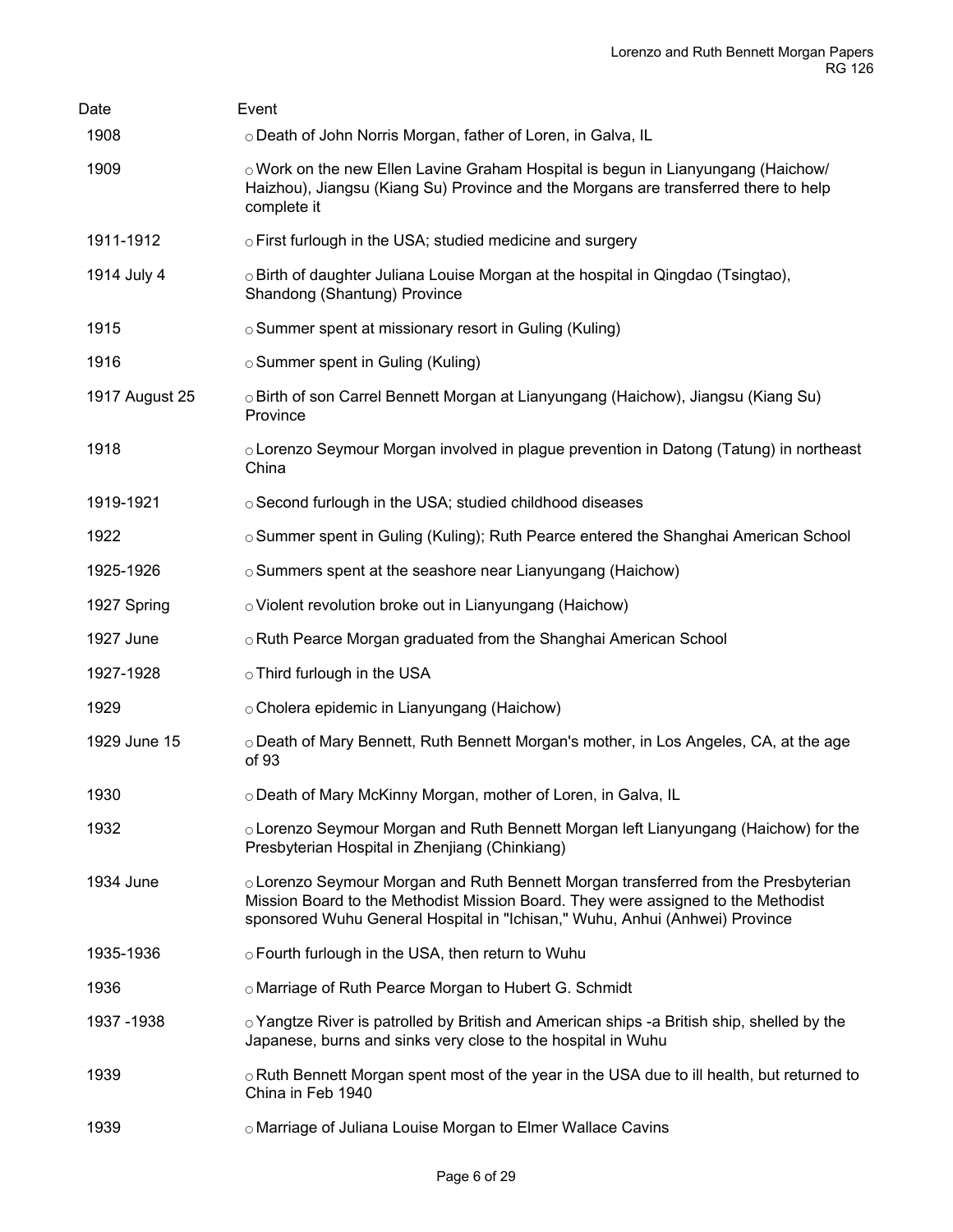| Date                      | Event                                                                                                                                                                                                               |
|---------------------------|---------------------------------------------------------------------------------------------------------------------------------------------------------------------------------------------------------------------|
| 1941 Spring               | ○ Ruth Bennett Morgan, due to deteriorating health, returned by ship to the USA and<br>settled in Lansing, IL, with daughter Juliana and her husband Elmer Wallace Cavins                                           |
| 1941 July 1               | o Marriage of Carrel Bennett Morgan and Dorothy Dysart                                                                                                                                                              |
| 1941 December             | o Japanese took control of the hospital in Wuhu                                                                                                                                                                     |
| 1942 November             | ○ Lorenzo Seymour Morgan and all staff forced from Wuhu General Hospital and are<br>interned at the Episcopal "True Light" American Church Mission in Wuhu                                                          |
| 1943 July 14              | ○ Lorenzo Seymour Morgan and companions interned at the Argyle Southern Highlanders<br>(ASH) Camp at the Civil Assembly Center, 63 Great Western Road, Shanghai. RBM did<br>know of his whereabouts until Jan 1944. |
| 1945 October              | ○ Lorenzo Seymour Morgan and companions returned to the Wuhu General Hospital                                                                                                                                       |
| 1946 January              | ○ Dr. Gilbert Nee arrived at Wuhu Hospital to replace Dr. Morgan                                                                                                                                                    |
| 1946 March                | o Lorenzo Seymour Morgan returned to USA                                                                                                                                                                            |
| 1946 October-<br>November | ○ Lorenzo Seymour Morgan spent time in recuperation at Clifton Springs Sanitarium,<br>Clifton Springs, NY                                                                                                           |
| 1948                      | ○ The Morgans moved to Packanack Lake, New Jersey, to be close to their son Carrel<br>and his family                                                                                                                |
| 1948-1954                 | ○ Lorenzo Seymour Morgan worked in New York City with the Associated Medical<br>Missions Office and the National Council of Churches' "Christian Medical Council for<br>Overseas Work"                              |
| 1955 March 9              | o Ruth Bennett Morgan died of a cerebral aneurysm in Paterson, New Jersey                                                                                                                                           |
| 1955 June 10              | o Lorenzo Seymour Morgan died of a heart ailment in Wayne, New Jersey                                                                                                                                               |
| NB:                       | ○ More detailed genealogical information about the Morgan / Bennett families is available<br>in the first folder of Series IV, Biographical Information (Box 24, Folder 349)                                        |

### <span id="page-6-0"></span>**Scope and Contents**

This collection documents many facets of the life and times of Lorenzo and Ruth Morgan and their three children, both during their time in China as doctors and missionaries (1904-1946) and in the United States (1946-1955) after their return. Extensive correspondence, diaries, writings, biographical data, collected material, and photographs in these archives provide detailed documentation regarding the Morgans' work and the turbulent events of Chinese society during the first half of the twentieth century. These papers complement the papers of Paul and Helen Hayes ([RG 18\)](https://archives.yale.edu/repositories/4/resources/138) who were Methodist missionaries stationed in Wuhu and Zhenjiang (Chinkiang), Anhwei Province from 1921 to 1935.

Series I, Family Correspondence, is the largest portion of the collection. The majority of family correspondence consists of letters of Loren and Ruth to and from their parents and siblings in the U.S. and to their children away at school. The letters describe their six-month journey from Johns Hopkins University in Baltimore to their first assignment in China, as well as the travails and adventures they experienced once they reached their destination. Forty-one years of correspondence from China provides descriptions of the Morgans' medical missionary work, as well as their involvement in various events, including the 1907-1908 famine in Jiangsu (Kiang Su) Province, the 1918 outbreak of plague in Datong (Tatung) and the area northeast of Beijing (Peking), a major revolution against all foreigners in Lianyungang (Haichow) in 1927; the Japanese invasion of their city, Wuhu, and their hospital in 1936,and the imprisonment of foreigners in Shanghai by the Japanese from 1942 until 1945. The frequent, detailed letters to family members also document family activities, marital stresses, successes and setbacks in their medical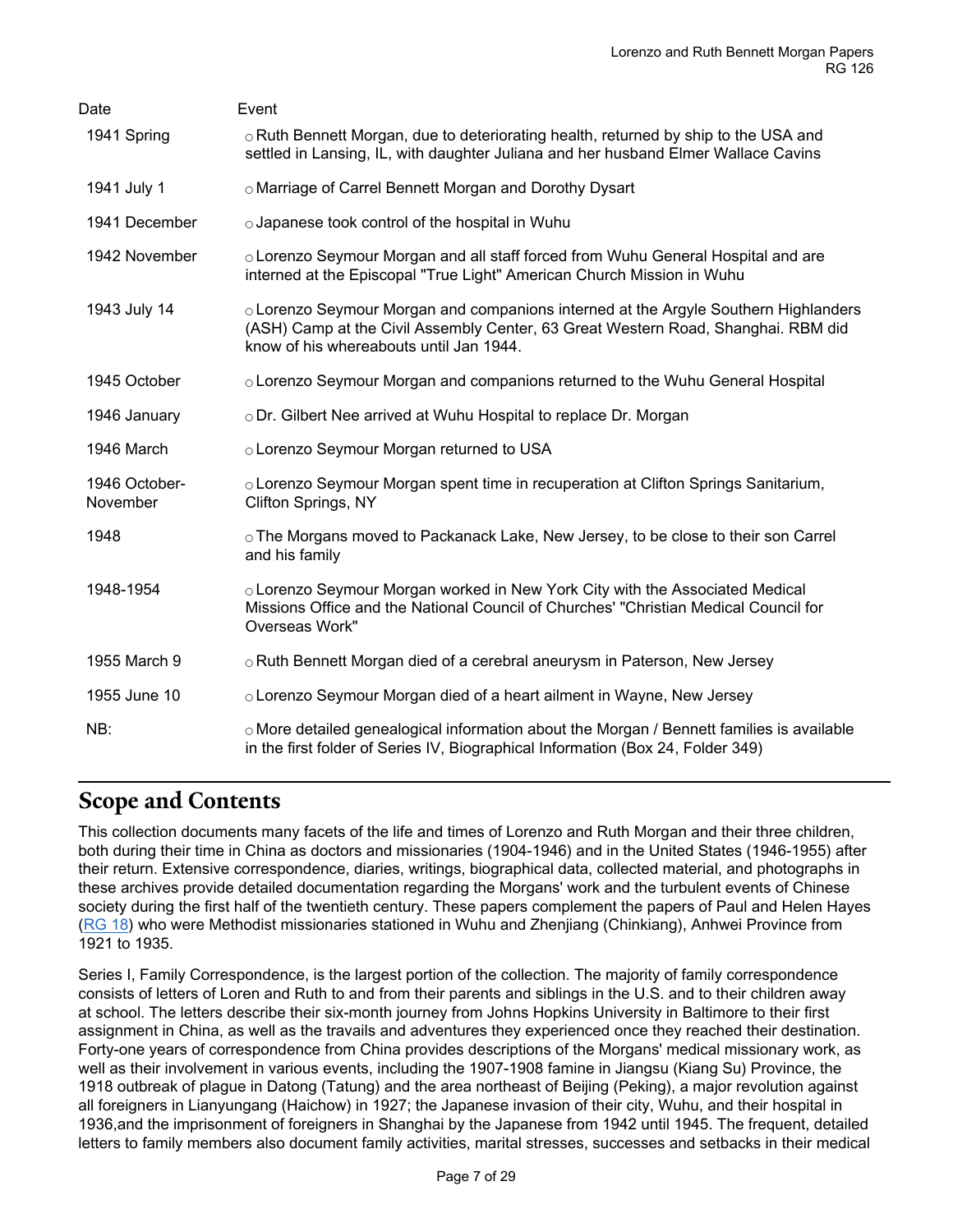work, relationships with other missionaries, daily events including language learning and running a household, trouble with bandits, and so forth. Correspondence between Loren and Ruth during his absence from her while fighting the plague in 1918, and his letters from the internment camp in Shanghai where he was held against his will for over three years (1942-1945) is of particular note. This series also includes correspondence from the three Morgan children to each other, their extended family, and their friends, and letters from other family members to one another.

Series II, General Correspondence, consists of more than 1200 letters arranged in alphabetical order by recipient or sender other than the Morgans. These letters document the Morgans' professional medical and missionary activity. Letters to and from friends, physician colleagues, fellow missionaries, students, benefactors, and various organizations document their personal, collegial and professional relationships. The more prominent correspondents are listed individually and include Ira Cardiff, Ed and Gay Currie, Dr. Ailie Gale, Letty Grafton, Thomas B. Grafton and his son Cornelius, Gilbert Nee, John W. Paxton, Arthur Stillians, the Vinson family, and James Woods. Correspondence with the Mission Boards of the Presbyterian Church in the U.S. and the Methodist Church documents the Morgans' appointment to the mission field and their eventual move from the Presbyterian to the Methodist board.

Series III, Writings, is split into three sub-series: 1) Articles/Reports/Notes; 2) Diaries; 3) Notebooks/Compilations. Writings of Loren Morgan include papers from his high school and college years and his reports to various English edition Chinese newspapers commenting on the political scene and daily vicissitudes of life in China. Also of note are Loren's detailed diaries from the period of his internment at the Argyle Southern Highlanders (ASH) Camp at the Civil Assembly Center, Shanghai. In addition to the fragile originals, there are also photocopies and typed transcripts of the diaries, as well as other related documents, compiled into packets by Carrel Morgan.

Series IV, Biographical Information, consists primarily of printed materials about the five members of the immediate Morgan family and various aspects of their lives. Included in this series would are passports and various academic diplomas of the Morgans, school grades, personal bibles and books used and annotated by them, as well as newspaper and magazine and church bulletin accounts of their various accomplishments and travels and speaking engagements while at home in the U.S. on furlough.

Series V, Collected Material, is divided into five sub-series: 1) Artifacts/memorabilia; 2) Art Work; 3) Publications; 4) Maps of China; 5) Topical Subject Files. While in China, the Morgans took clippings from the English press there and filed them for their own use or sent them home to friends and family members to keep them abreast of developments in China. This part of the collection is valuable because it gives the scholar an on-scene description of events that the Morgans themselves witnessed. These clippings were preserved by family members and in later years were collected by the Morgans' youngest child Carrel to be preserved in this archive. Of particular interest in the "Topical Subject Files" are materials related to Ellen Lavine Graham Hospital, Lianyungang (Haichow), the Wuhu General Hospital, the plague in Datong (Tatung) (1918), the murder by bandits of John W. Vinson, and materials related to former students and aides in China whom the Morgans sponsored for medical training and practice in the USA.

Series VI, Photographs, is divided into four sub-series: 1) People; 2) Places; 3) Topics; and 4) Scrapbooks/ compilations. The people depicted are primarily the Morgan family, Western missionary colleagues, and Chinese people, including during the famine years of 1906-1907. Places depicted include the hospitals where the Morgans worked and the Lianyungang (Haichow), Guling (Kuling), and Wuhu areas. Topical groupings include photos related to the ASH internment camp, the German airplane that landed in Lianyungang (Haichow) in 1914, and the trip of Carrel and Dorothy Morgan to China in 2000 to participate in ceremonies there honoring the work of Loren and Ruth Morgan. The scrapbook collections of photographs were primarily compiled by Carrel Morgan and document various aspects of the Morgans' life and work in China.

### <span id="page-7-0"></span>**Arrangement**

- I. Family Correspondence, 1862-2001
- II. General Correspondence, 1900-1990
- III. Writings, 1895-2001
- IV. Biographical Information, 1868-1955
- V. Collected Material, 1900-1994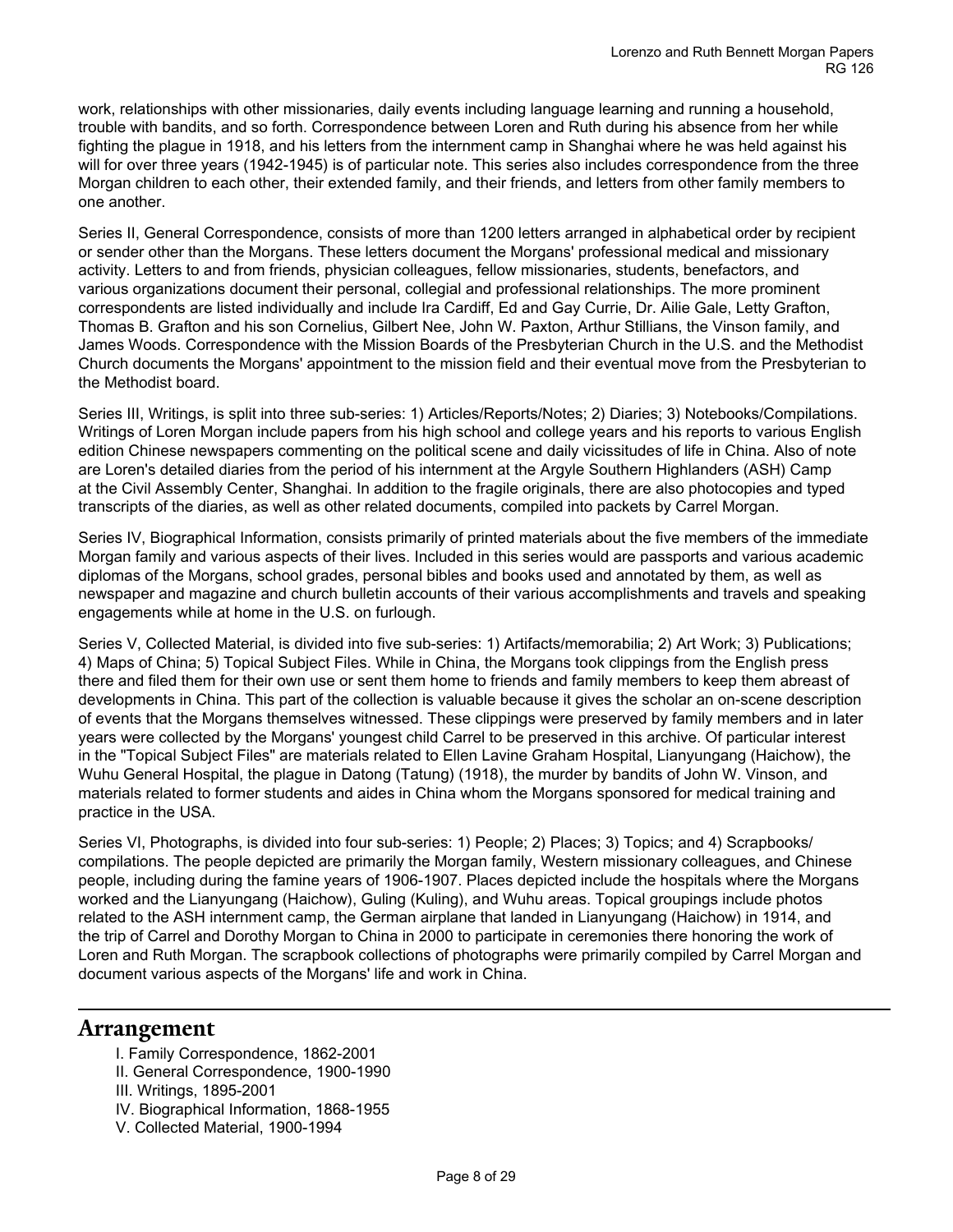VI. Photographs, 1885-2000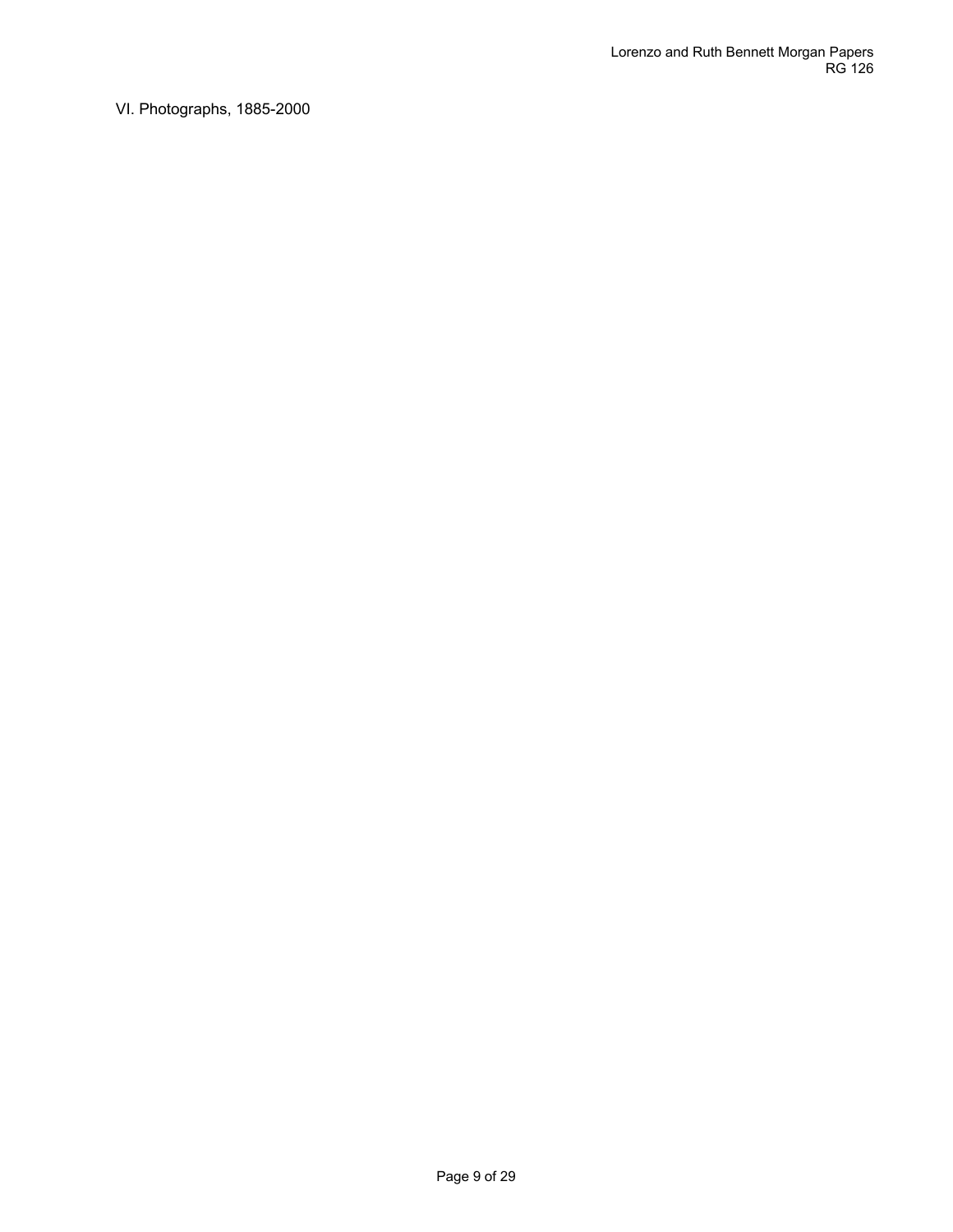# <span id="page-9-1"></span><span id="page-9-0"></span>**Collection Contents Series I: Family Correspondence, 1862-2001**

<span id="page-9-2"></span>Ruth Bennett to/from mother and aunt

| b. 1, f. 1       | Incl. from Y.W.C.A summer camp in Lake Geneva IL,                                                  | 1897 Oct - 1898<br>Aug |
|------------------|----------------------------------------------------------------------------------------------------|------------------------|
| b. 1, f. 2       | Incl. re. life in Baltimore, MD while attending Johns Hopkins Medical School                       | 1899                   |
| b. 1, f. 3 - 5   | Incl. from Baltimore and from Schenectady NY and East Northfield MA during<br>summer               | 1900                   |
| b. 1, f. 6       | From Baltimore                                                                                     | 1901 Jan - Mar         |
| b. 1, f. 7       | From Baltimore and Y.W.C.A. summer camp, Williams Bay                                              | 1901 Apr- Jul          |
| b. 1, f. 8       | Ruth, brother Ralph, and aunt in Berkeley CA                                                       | 1901 Nov - Dec         |
| b. 1, f. 9       | Ruth, brother Ralph, and aunt in San Francisco CA                                                  | 1902 Jan - Mar         |
| b. 1, f. 10      | Return to Baltimore                                                                                | 1902 Sep - Dec         |
| b. 1, f. 11      | Incl. to Ralph as well as mother and aunt, from Baltimore                                          | 1903 Jan - Mar         |
| b. 1, f. 12      | From Baltimore and Gananoque, Ontario, Canada                                                      | 1903 Apr - Jun         |
| b. 1, f. 13      | From Ontario                                                                                       | 1903 Jul               |
| b. 1, f. 14      | From Ontario; return to Baltimore. Marriage proposal from Loren Morgan                             | 1903 Aug - Sep         |
| b. 1, f. 15      | From Baltimore                                                                                     | 1903 Oct - Dec         |
| b. 1, f. 16      | From Baltimore                                                                                     | 1904 Jan - Mar         |
| b. 2, f. 17      | From Baltimore                                                                                     | 1904 Apr - May         |
| b. 2, f. 18      | Graduation from Johns Hopkins; choice of Southern Presbyterian Mission Board<br>vs. Northern Board | 1904 Jan - Jun         |
|                  | Ruth Bennett to/from brother Ralph                                                                 |                        |
| b. 2, f. 19 - 20 | Ruth in Baltimore; Ralph in Schenectady NY                                                         | 1899                   |
| b. 2, f. 21 - 23 | Ruth in Baltimore and East Northfield; Ralph in Schenectady                                        | 1900                   |
| b. 2, f. 24      | Ruth in Baltimore; Ralph in Schenectady                                                            | 1901                   |
| b. 2, f. 25      | Ruth in Baltimore; Ralph in Los Angeles (1904)                                                     | 1902 - 1904            |
|                  | Lorenzo Morgan (LSM) to/from Mary Bennett                                                          |                        |
| b. 2, f. 26      | Letters of LSM to Ruth's mother prior to marriage                                                  | 1903 Dec - 1904<br>Mar |
|                  |                                                                                                    |                        |

<span id="page-9-5"></span><span id="page-9-4"></span><span id="page-9-3"></span>LSM and RBM to/from family in U.S.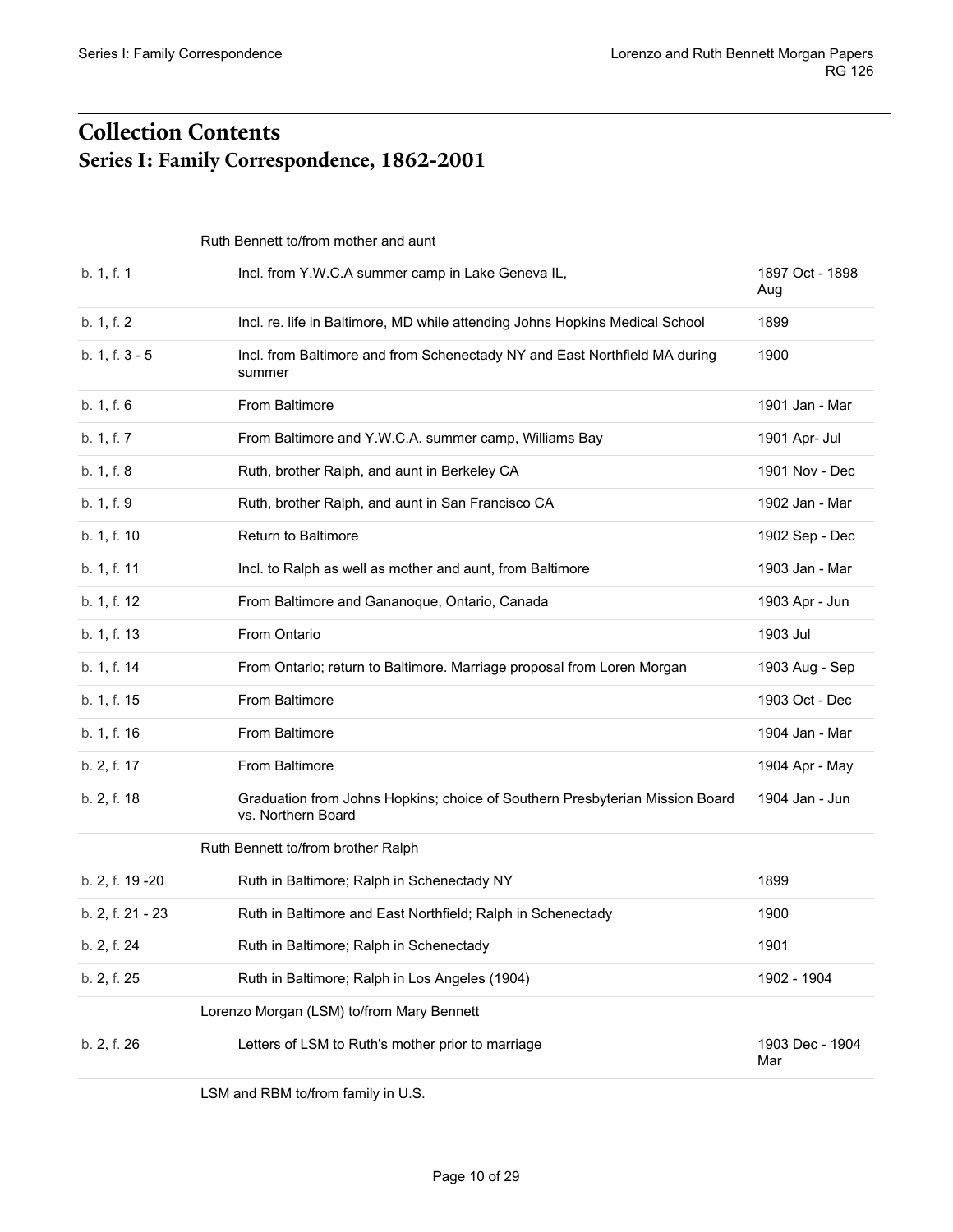| b. 2, f. 27 | Bound volume of letters to family of LSM; re. visit to Presbyterian Board in<br>Nashville; marriage; travel to CA en route to China           | 1904 Jun - Nov             |
|-------------|-----------------------------------------------------------------------------------------------------------------------------------------------|----------------------------|
| b. 2, f. 28 | From Nashville; Galva IL; re. marriage                                                                                                        | 1904 Jun - Jul             |
| b. 2, f. 29 | From Galva and en route to CA                                                                                                                 | 1904 Aug - Sep             |
| b. 2, f. 30 | En route to China                                                                                                                             | 1904 Oct - Nov             |
| b. 2, f. 31 | Stop in Japan; arrival in Shanghai; to Qingjiangpu (Tsing Kiang Pu)                                                                           | 1904 December              |
| b. 3, f. 32 | Based at the hospital in Qingjiangpu (Tsing Kiang Pu), Jiangsu (Kiang Su)<br>Province; including hand drawn map of area; re: learning Chinese | 1905 January               |
| b. 3, f. 33 | Qingjiangpu (Tsing Kiang Pu); including re: Chinese New Year celebrations                                                                     | 1905 February              |
| b. 3, f. 34 | Qingjiangpu (Tsing Kiang Pu); including re: Chinese women, kites; missionaries'<br>children event                                             | 1905 March                 |
| b. 3, f. 35 | Qingjiangpu (Tsing Kiang Pu); including re: beginning medical work                                                                            | 1905 April                 |
| b. 3, f. 36 | Qingjiangpu (Tsing Kiang Pu); including re: medical cases, unbinding of woman's<br>feet                                                       | 1905 May                   |
| b. 3, f. 37 | Qingjiangpu (Tsing Kiang Pu); increased medical work due to illness of Dr. Wood                                                               | 1905 June                  |
| b. 3, f. 38 | At Guling (Kuling) mountain resort                                                                                                            | 1905 July                  |
| b. 3, f. 39 | Guling (Kuling); including program of concert, re: meeting of North Kiang Su<br>Mission of Southern Presbyterian Board                        | 1905 August                |
| b. 3, f. 40 | Guling (Kuling); including re: food, activities                                                                                               | 1905 September             |
| b. 3, f. 41 | From Guling (Kuling) to Shanghai                                                                                                              | 1905 October               |
| b. 3, f. 42 | Visit in Shanghai; return to Qingjiangpu (Tsing Kiang Pu); including drawing<br>showing layout of their house                                 | 1905 November              |
| b. 3, f. 43 | Qingjiangpu (Tsing Kiang Pu); including re: Chinese weddings                                                                                  | 1905 December              |
| b. 3, f. 44 | <b>Undated letters</b>                                                                                                                        | ca. 1905                   |
| b. 3, f. 45 | Qingjiangpu (Tsing Kiang Pu); including layout of house, re: training servants,<br>medical work, language work                                | 1906 January               |
| b. 3, f. 46 | Qingjiangpu (Tsing Kiang Pu); including re: Chinese New Year; including re:<br>reports of anti-foreign movement                               | 1906 February              |
| b. 3, f. 47 | Qingjiangpu (Tsing Kiang Pu); including re: fire in town                                                                                      | 1906 March                 |
| b. 3, f. 48 | Qingjiangpu (Tsing Kiang Pu); Ruth Morgan miscarriage; Lorenzo Morgan away<br>itinerating to Lianyungang (Haichow)                            | 1906 April - May           |
| b. 3, f. 49 | Lorenzo in Qingjiangpu (Tsing Kiang Pu); Ruth in Guling (Kuling)                                                                              | 1906 June - July           |
| b. 3, f. 50 | Guling (Kuling) and return to Qingjiangpu (Tsing Kiang Pu)                                                                                    | 1906 August -<br>September |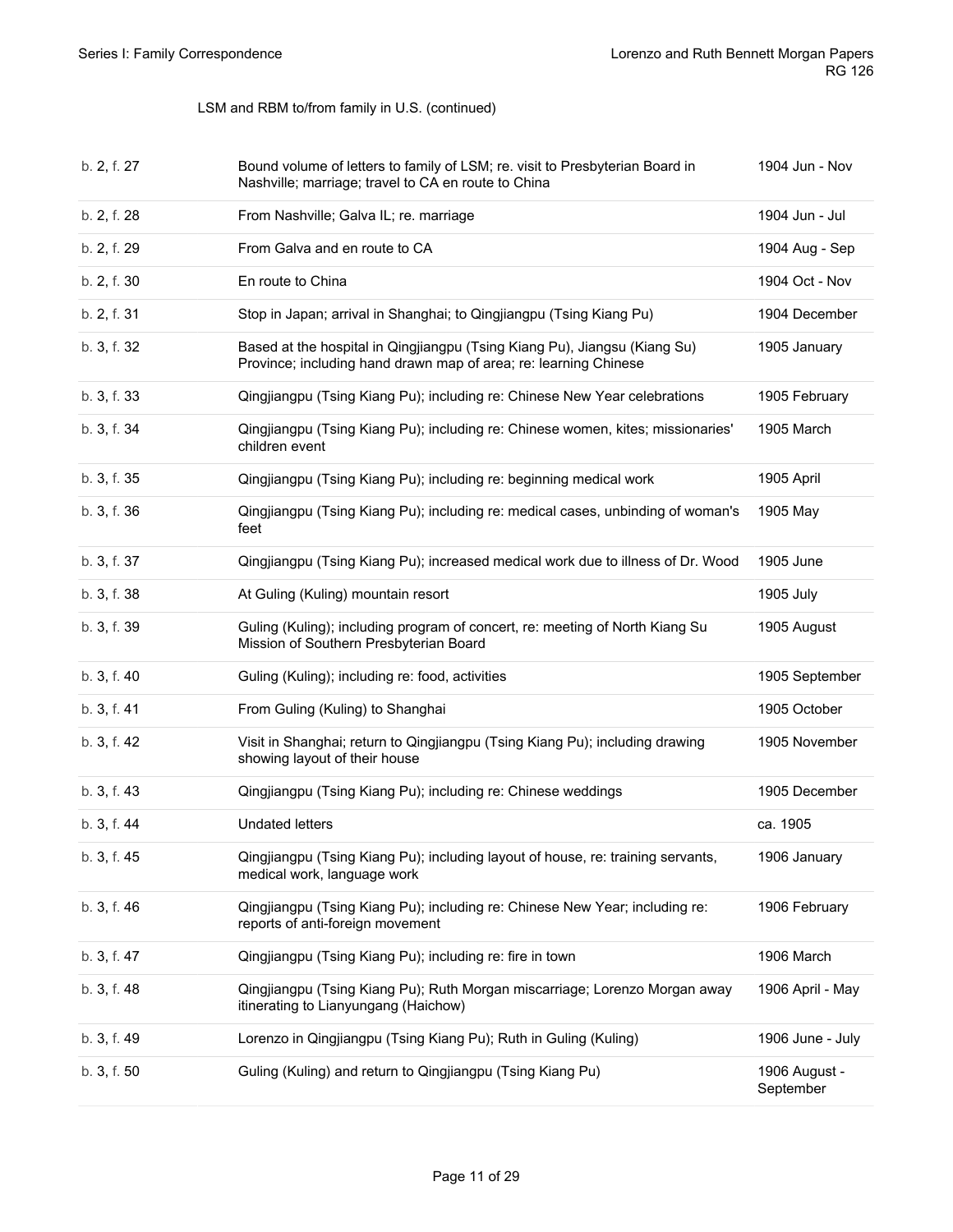| b. 3, f. 51  | Qingjiangpu (Tsing Kiang Pu); including re: famine refugees                                                                              | 1906 October -<br>November  |
|--------------|------------------------------------------------------------------------------------------------------------------------------------------|-----------------------------|
| b. 3, f. 52  | Qingjiangpu (Tsing Kiang Pu); including re: famine; drawings of house layout and<br>area                                                 | 1906 December               |
| b. 4, f. 53  | Qingjiangpu (Tsing Kiang Pu); including re: famine                                                                                       | 1907 January -<br>February  |
| b. 4, f. 54  | Qingjiangpu (Tsing Kiang Pu); including re: death of infant son                                                                          | 1907 March -<br>April       |
| b. 4, f. 55  | Qingjiangpu (Tsing Kiang Pu); including re: famine                                                                                       | 1907 May - June             |
| b. 4, f. 56  | Trip to Hong Kong; then Guling (Kuling)                                                                                                  | 1907 July -<br>August       |
| b. 4, f. 57  | Guling (Kuling); including plan for house, then return to Qingjiangpu (Tsing Kiang<br>Pu)                                                | 1907 September -<br>October |
| b. 4, f. 58  | Qingjiangpu (Tsing Kiang Pu); Lorenzo travels to cover for ill doctor                                                                    | 1907 November -<br>December |
| b. 4, f. 59  | Qingjiangpu (Tsing Kiang Pu); including re: birth of Ruth Pearce Morgan, thoughts<br>of Ruth Bennett Morgan re: role of missionary wives | 1908 January -<br>June      |
| b. 4, f. 60  | RBM to Guling (Kuling) with RPM; LSM visits Shanghai then return to Qingjiangpu<br>(Tsing Kiang Pu)                                      | 1908 July -<br>September    |
|              |                                                                                                                                          |                             |
| b. 4, f. 60a | Guling (Kuling); return to Qingjiangpu (Tsing Kiang Pu)                                                                                  | 1908 October -<br>December  |
| b. 4, f. 61  | Qingjiangpu (Tsing Kiang Pu); trip to Suchien; Ruth medical work; Lorenzo to<br>Lianyungang (Haichow)                                    | 1909 January -<br>June      |
| b. 4, f. 62  | Guling (Kuling)                                                                                                                          | 1909 July -<br>September    |
| b. 4, f. 63  | Guling (Kuling), then removal to Lianyungang (Haichow) station American<br>Presbyterian Church, South, North Kiangsu Mission, Jiangsu    | 1909 October -<br>December  |
| b. 4, f. 64  | Based in Lianyungang (Haichow, Haizhou), Jiangsu (Kiang Su) Province                                                                     | 1910 January -<br>March     |
| b. 4, f. 65  | Lianyungang (Haichow); work at dispensary                                                                                                | 1910 April - June           |
| b. 4, f. 66  | Lianyungang (Haichow); then at "Temple by the Sea"                                                                                       | 1910 July -<br>August       |
| b. 4, f. 67  | Lianyungang (Haichow); work at dispensary; trip to Shanghai                                                                              | 1910 September -<br>October |
| b. 4, f. 68  | Lianyungang (Haichow); including re: Sunday church service                                                                               | 1910 November -<br>December |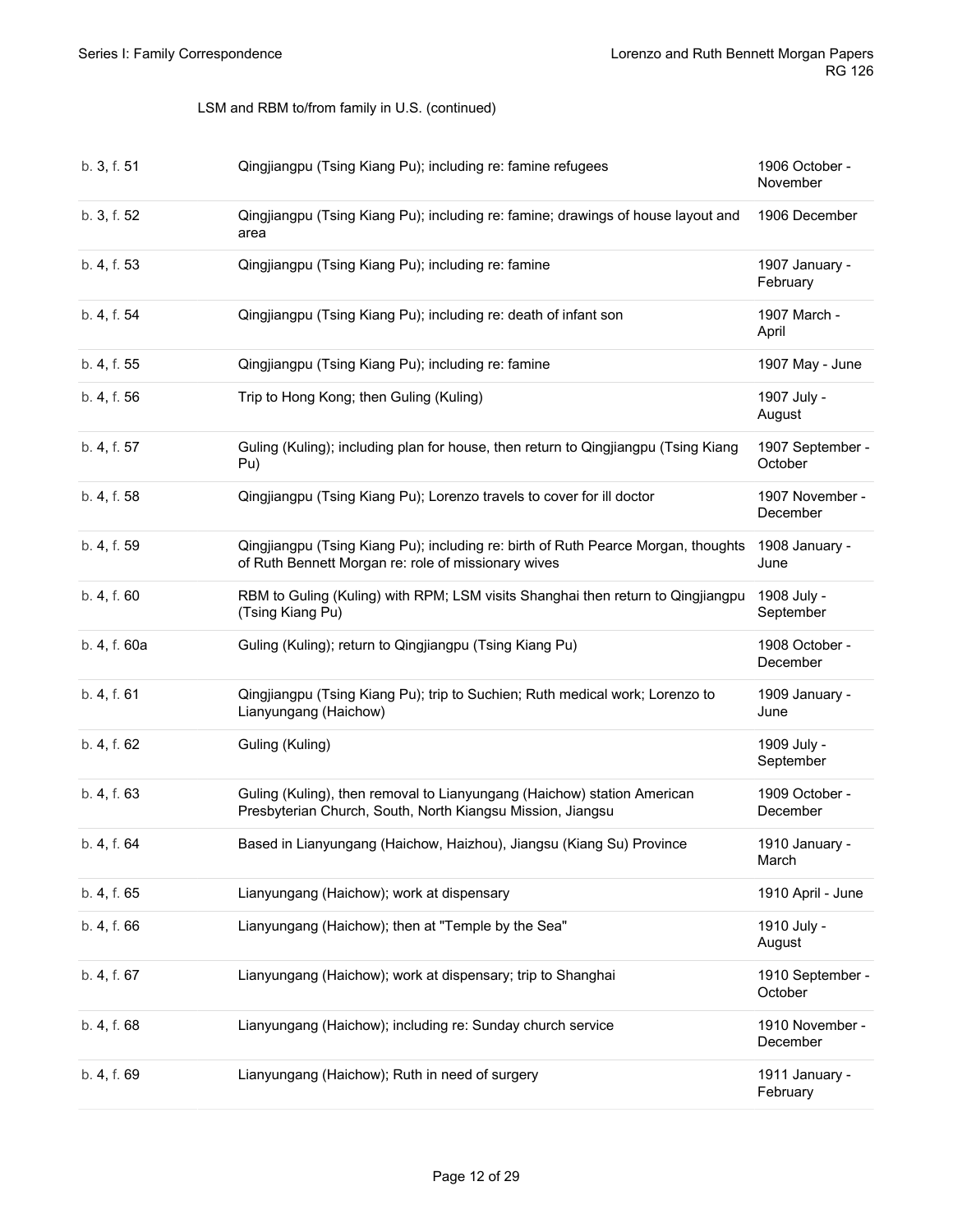| b. 4, f. 70        | Lianyungang (Haichow); move to new house                                                                                        | 1911 March -<br>April      |
|--------------------|---------------------------------------------------------------------------------------------------------------------------------|----------------------------|
| b. 5, f. 71 - 72   | Furlough in U.S.                                                                                                                | 1911 May - Nov             |
| b. 5, f. 73 - 75   | Return to Lianyungang (Haichow) / Donghai Xian (Tunghaihsien)                                                                   | 1912 October -<br>December |
| b. 5, f. 76 - 79   | Lianyungang (Haichow)                                                                                                           | 1913                       |
| b. 5, f. 80 - 82   | Lianyungang (Haichow); birth of Juliana in Qingdao (Tsingtao)                                                                   | 1914                       |
| b. 5, f. 83 - 87   | Lianyungang (Haichow) / seaside; trip to mission meeting in Guling (Kuling)                                                     | 1915                       |
| b. 5, f. 88 - 89   | Lianyungang (Haichow) / Guling (Kuling) resort                                                                                  | 1916                       |
| b. 6, f. 90 - 91   | Lianyungang (Haichow); birth of Carrel Bennett Morgan                                                                           | 1917                       |
| b. 6, f. 92 - 94   | Lorenzo involved in plague prevention in Datong (Tatung) in northeast China                                                     | 1918                       |
| b. 6, f. 95        | Lianyungang (Haichow)                                                                                                           | 1919 January -<br>April    |
| b. 6, f. 96        | Lianyungang (Haichow) to furlough in U.S.                                                                                       | 1919 May -<br>December     |
| b. 6, f. 97 - 100  | Furlough in U.S.                                                                                                                | 1920                       |
| b. 6, f. 101 - 102 | Furlough in U.S.; return to Lianyungang (Haichow), Ellen Lavine Graham Hospital                                                 | 1921                       |
| b. 6, f. 103       | Lianyungang (Haichow) / Guling (Kuling) resort                                                                                  | 1922                       |
| b. 6, f. 104       | Lianyungang (Haichow)                                                                                                           | 1923                       |
| b. 6, f. 105       | Lianyungang (Haichow)                                                                                                           | 1924                       |
| b. 7, f. 106 - 107 | Lianyungang (Haichow) / seaside resort                                                                                          | 1925                       |
| b. 7, f. 108 - 109 | Lianyungang (Haichow) / seaside resort                                                                                          | 1926                       |
| b. 7, f. 110 - 111 | Lianyungang (Haichow) / furlough in U.S.                                                                                        | 1927                       |
| b. 7, f. 112 - 115 | Furlough in U.S.                                                                                                                | 1928                       |
| b. 7, f. 116 - 117 | Lianyungang (Haichow)                                                                                                           | 1929                       |
| b. 7, f. 118 - 119 | Lianyungang (Haichow)                                                                                                           | 1930                       |
| b. 7, f. 120       | Lianyungang (Haichow); murder of John Vinson by bandits                                                                         | 1931                       |
| b. 8, f. 121       | Lianyungang (Haichow); family financial difficulties due to Depression                                                          | 1932                       |
| b. 8, f. 122       | Based at Presbyterian hospital, Zhenjiang (Chinkiang); Ruth Bennett Morgan<br>working with Chinese women with venereal diseases | 1933                       |
| b. 8, f. 123       | Transfer to Methodist Hospital in "Ichisan," Wuhu, Anhui (Anhwei) Province                                                      | 1934                       |
| b. 8, f. 124       | Wuhu / Furlough in U.S.                                                                                                         | 1935                       |
| b. 8, f. 125       | Furlough in U.S.; return to Wuhu                                                                                                | 1936                       |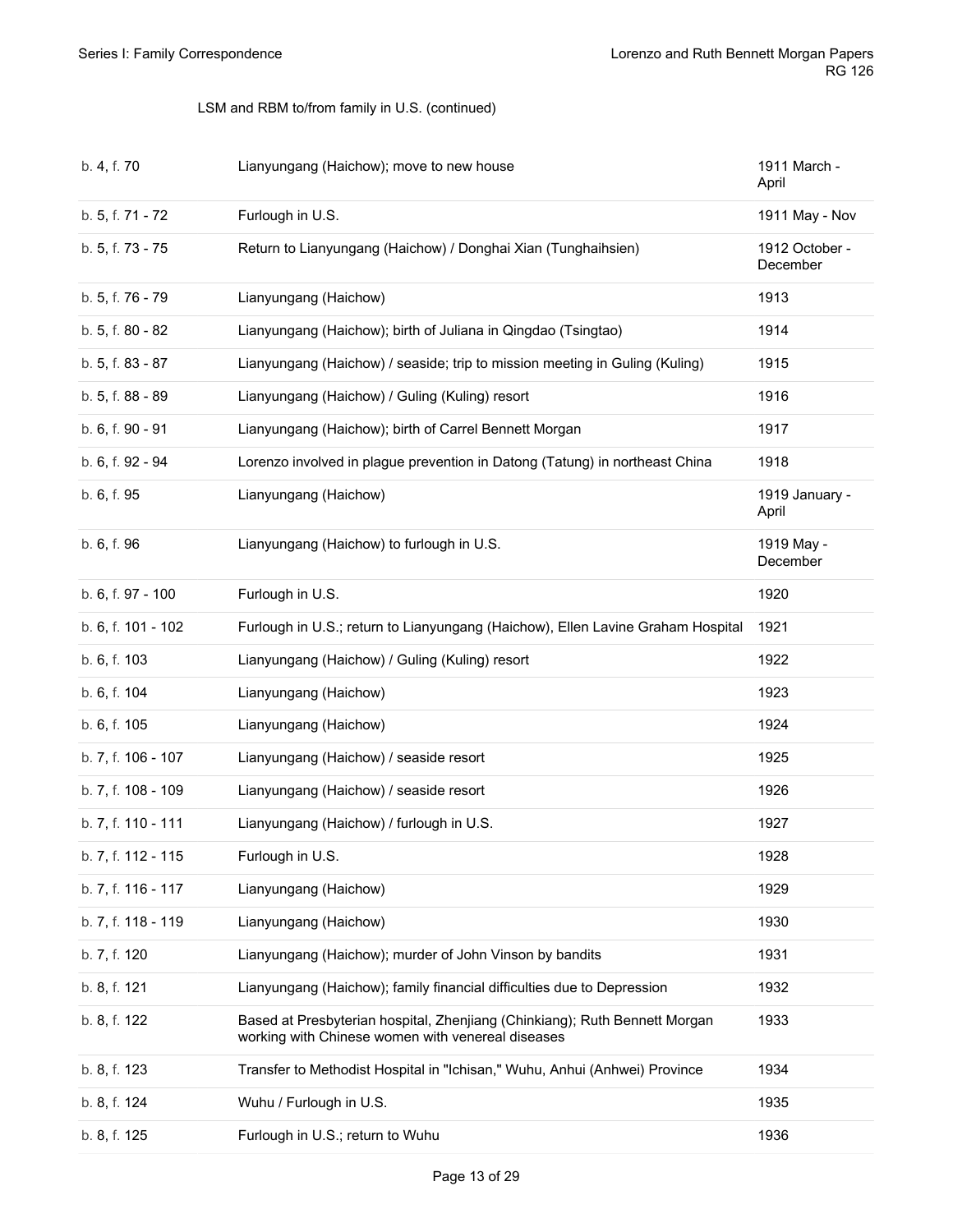<span id="page-13-0"></span>

| b. 8, f. 126       | Wuhu                                                                                                                                 | 1937           |
|--------------------|--------------------------------------------------------------------------------------------------------------------------------------|----------------|
| b. 8, f. 127 - 128 | Wuhu                                                                                                                                 | 1938           |
| b. 8, f. 129 - 130 | RBM in U.S. due to ill health                                                                                                        | 1939           |
| b. 8, f. 131       | RBM returns to China                                                                                                                 | 1940           |
| b. 8, f. 132       | RBM returns to U.S.; Japanese take control of the hospital in Wuhu in December                                                       | 1941           |
| b. 8, f. 133       | Nov. - LSM interned at the Episcopal "True Light" American Church Mission in<br>Wuhu                                                 | 1942           |
| b. 8, f. 134       | LSM interned at the Argyle Southern Highlanders (ASH) Camp at the Civil<br>Assembly Center, Shanghai                                 | 1943           |
| b. 8, f. 135       | LSM internment continues through Jan.                                                                                                | 1944           |
| b. 8, f. 136 - 137 | LSM returns to Wuhu hospital                                                                                                         | 1945           |
| b. 9, f. 138       | LSM returns to U.S.                                                                                                                  | 1946           |
| b. 9, f. 139       | RBM and LSM based in Lansing, IL; LSM recuperating at sanitarium in Clifton<br>Springs, NY                                           | 1947           |
| b. 9, f. 140       | RBM and LSM based in NJ                                                                                                              | 1948           |
| b. 9, f. 141-146   | NJ.                                                                                                                                  | 1949-1954      |
| b. 9, f. 147       | NJ; death of RBM                                                                                                                     | 1955           |
| b. 9, f. 148       | Fragments                                                                                                                            | n.d.           |
|                    | RBM / LSM to/from each other                                                                                                         |                |
| b. 9, f. 149       | Including Lorenzo doing plague work in Datong (Tatung) (see also compiled<br>packets of documentation in Collected Material, Box 33) | 1909-1918      |
| b. 9, f. 149a-150  | On furlough in U.S.                                                                                                                  | 1920 Apr - Dec |
| b. 9, f. 151       | Incl. LSM visiting children in Shanghai                                                                                              | 1921, 1924     |
| b. 9, f. 152-153   | Various                                                                                                                              | 1928 May - Dec |
| b. 10, f. 154      | Lorenzo in Lianyungang (Haichow); Ruth in Qingdao (Tsingtao)                                                                         | 1930 - 1932    |
| b. 10, f. 155-156  | Various                                                                                                                              | 1933 - 1940    |
| b. 10, f. 157      | RBM in US; LSM in China                                                                                                              | 1941 - 1944    |
| b. 10, f. 158      | RBM in US to LSM in internment in China                                                                                              | 1945 May - Oct |
| b. 10, f. 159      | RBM in US; LSM in China                                                                                                              | 1945 Nov - Dec |
| b. 10, f. 160      | RBM in US; LSM in China                                                                                                              | 1946 Jan - Mar |
| b. 10, f. 161      | LSM returns from China; at Clifton Springs Sanitarium, Clifton Springs, NY                                                           | 1946 Aug - Nov |
| b. 10, f. 161a     | Various                                                                                                                              | 1949 - 1954    |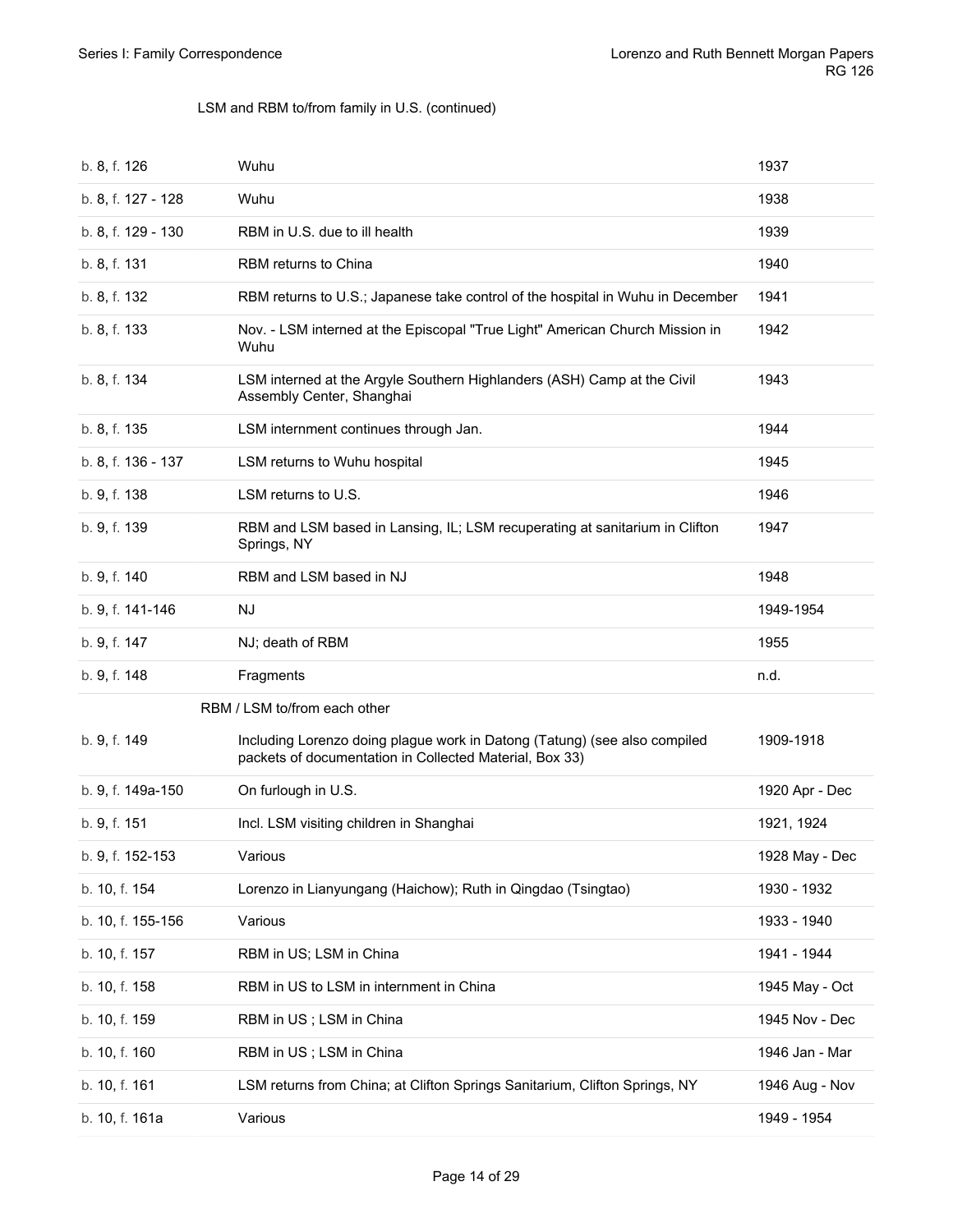<span id="page-14-0"></span>LSM/RBM to/from their children

| b. 10, f. 162     | Including to Ruth Pearce Morgan from Lorenzo in Datong (Tatung) while was<br>doing plague work | 1918 March -<br>1922 September |
|-------------------|------------------------------------------------------------------------------------------------|--------------------------------|
| b. 10, f. 163     | To RPM                                                                                         | 1922 Oct - 1923                |
| b. 10, f. 164     | Primarily to RPM, incl. at Shanghai American School                                            | 1924 - 1927                    |
| b. 10, f. 165     | To/from RPM, JLM, CBM                                                                          | 1928                           |
| b. 10, f. 166     | Primarily to/from RPM, CBM                                                                     | 1929 - 1930 Jul                |
| b. 10, f. 167     | Incl. re. tensions between LSM and RBM                                                         | 1930 Aug - Dec                 |
| b. 10, f. 168     | Primarily to/from RPM, CBM                                                                     | 1931 Jan - Jun                 |
| b. 10, f. 169     | Primarily to/from RPM, CBM                                                                     | 1931 Jul - Dec                 |
| b. 10, f. 170     | Primarily to/from CBM                                                                          | 1932 Jan - Mar                 |
| b. 10, f. 171     | Primarily to/from CBM; to RPM from LSM re. tensions with RBM (living apart)                    | 1932 Apr - May                 |
| b. 10, f. 172     | Incl. re. JLM trip from China to U.S.                                                          | 1932 Jun - Dec                 |
| b. 11, f. 173     | Primarily to/from CBM at Shanghai American School                                              | 1933                           |
| b. 11, f. 174     | Primarily to/from CBM at Shanghai American School and RPM                                      | 1934 Jan - Jun                 |
| b. 11, f. 175     | To/from RPM and JLM in U.S./ CBM in Shanghai                                                   | 1934 Jul - Dec                 |
| b. 11, f. 176     | Inc. re. murder of Stams                                                                       | 1935 Jan - Jun                 |
| b. 11, f. 177     | Incl. from LSM en route to U.S. through Middle East and Europe                                 | 1935 Jul - Sep                 |
| b. 11, f. 178     | Primarily from RPM                                                                             | 1935 Oct - Dec                 |
| b. 11, f. 179     | Incl. from CBM at SAS                                                                          | 1936 Jan - Mar                 |
| b. 11, f. 180     | To/from RPM, JLM, CBM                                                                          | 1936 Apr - Jun                 |
| b. 11, f. 181     | To/from RPM, JLM, CBM                                                                          | 1936 Jul - Sep                 |
| b. 11, f. 182     | To/from RPM, JLM, CBM, incl. RPM's husband Hubert Schmidt; CBM at Univ. of<br>Illinois         | 1936 Oct - Dec                 |
| b. 11, f. 183     | To/from RPM, JLM, CBM, incl. RPM's husband Hubert Schmidt; CBM at Univ. of<br>Illinois         | 1937 Jan - Mar                 |
| b. 11, f. 184     | To/from RPM, JLM, CBM, incl. RPM's husband Hubert Schmidt; CBM at Univ. of<br>Illinois         | 1937 Apr - Jun                 |
| b. 11, f. 185     | To/from RPM, JLM, CBM, incl. RPM's husband Hubert Schmidt                                      | 1937 Jul - Aug                 |
| b. 11, f. 186-187 | Incl. re. Japanese invasion of China                                                           | 1937 Sep - Dec                 |
| b. 12, f. 188     | Incl. re. Japanese invasion of China; birth of grandchild                                      | 1938 Jan - Mar                 |
| b. 12, f. 189     | To/from RPM, JLM, CBM                                                                          | 1938 Apr - Jun                 |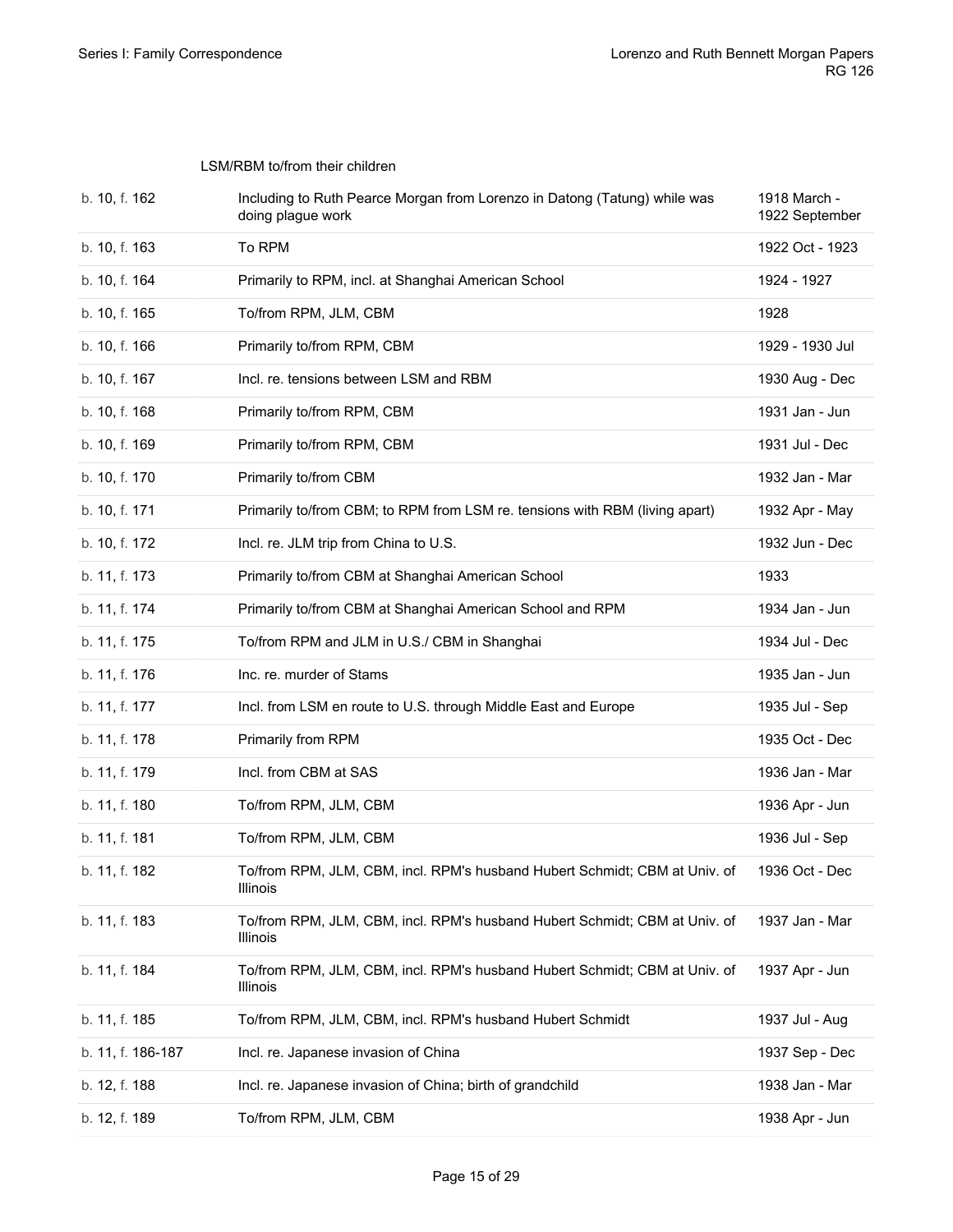#### LSM/RBM to/from their children (continued)

<span id="page-15-2"></span><span id="page-15-1"></span><span id="page-15-0"></span>

| b. 12, f. 190-192 | Primarily to/from CBM                                                          | 1938 Jul - 1939<br>Jun |
|-------------------|--------------------------------------------------------------------------------|------------------------|
| b. 12, f. 193     | Incl. map of Wuhu General Hospital, and re. bandit robberies                   | 1939 Jul - Dec         |
| b. 12, f. 194-195 | To/from RPM, JLM, CBM                                                          | 1940-1941 Jun          |
| b. 12, f. 196     | Primarily to/from CBM, wife Dorothy (DDM)                                      | 1941 Jul - Dec         |
| b. 12, f. 197     | Primarily to/from CBM/DDM                                                      | 1942                   |
| b. 12, f. 198-199 | Incl. from LSM during internment in Wuhu                                       | 1943 Jan - Dec         |
| b. 12, f. 200     | To/from RBM and children                                                       | 1944                   |
| b. 12, f. 201     | Incl. from LSM in internment in Shanghai, Internaion; V-Mail to CBM during war | 1945                   |
| b. 12, f. 202-203 | Primarily to/from CBM/DDM                                                      | 1946 - 1955            |
|                   | Morgan children to extended family / friends                                   |                        |
| b. 13, f. 204-216 | Letters                                                                        | 1916 - 1949            |
| b. 13, f. 217     | Letters re. parents' deaths / Letters of condolence                            | 1955                   |
| b. 13, f. 218     | Carrel Morgan to/from friends                                                  | 1963 - 2001            |
|                   | Correspondence of LSM family                                                   |                        |
| b. 13, f. 219     | Letters to/from Blanche Morgan and Mary Bennett, nieces, nephews, friends      | 1904 - 1919            |
| b. 13, f. 220     | Letters of children of grandmother Morgan, Blanche Morgan, nieces              | 1920 - 1928            |
| b. 14, f. 221     | Letters of children of grandmother Morgan, Blanche Morgan, nieces              | 1929 - 1955            |
|                   | Correspondence of RBM family                                                   |                        |
| b. 14, f. 222     | Letter to RBM's father                                                         | 1862                   |
| b. 14, f. 222     | Letters to/from Mary Bennett and son Ralph                                     | 1899                   |
| b. 14, f. 223-226 | Mary Bennett to/from son Ralph                                                 | 1900-1903              |
| b. 14, f. 227     | Letters of Mary Bennett, Ralph, and Mary's sister Belle                        | 1904 - 1910            |
| b. 14, f. 228     | Letters of Mary Bennett and Ralph Bennett                                      | 1911 - 1946            |
| b. 14, f. 229     | Fragments, letters of Mary Bennett and Ralph Bennett                           | n.d.                   |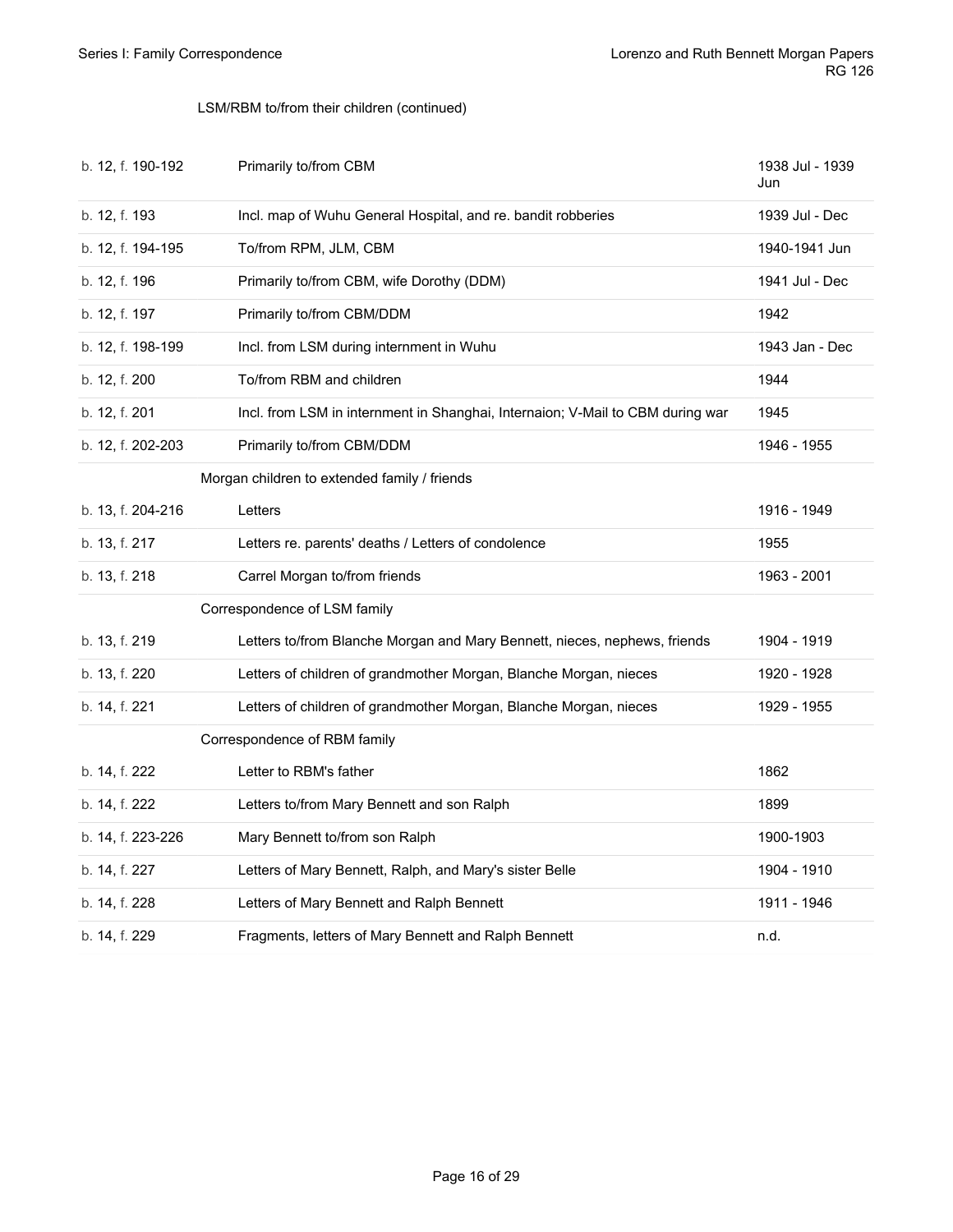# <span id="page-16-0"></span>**Series II: General Correspondence, 1900-1990**

| b. 14, f. 230         | Morgan circular letters                             | 1913, 1930, 1940,<br>1941 |
|-----------------------|-----------------------------------------------------|---------------------------|
| b. 14, f. 231         | A (Recipients /senders with names beginning with A) |                           |
| b. 14, f. 232, 233    | B                                                   |                           |
| b. 15, f. 234 - 236 C |                                                     |                           |
| b. 15, f. 237         | Cardiff, Ira                                        | 1914 - 1955               |
| b. 15, f. 238         | Cartwright, Frank T.                                | 1945 - 1949               |
| b. 15, f. 239         | Craighill, Lloyd                                    | 1943 - 1950               |
| b. 15, f. 240         | Culley, Frances                                     | 1939 - 1955               |
| b. 15, f. 241         | Currie, Ed and Gay                                  | 1930 - 1953               |
| b. 15, f. 242         | D                                                   |                           |
| b. 15, f. 243         | Djang, Helen                                        | 1923 - 1955               |
| b. 15, f. 244         | E.                                                  |                           |
| b. 15, f. 245         | F                                                   |                           |
| b. 15, f. 246         | G                                                   |                           |
| b. 16, f. 247         | Gale, Frank and Ailie                               | 1930 - 1955               |
| b. 16, f. 248         | Grafton, Thomas, Letty and Mary                     | 1910 - 1926               |
| b. 16, f. 249         | Grafton, Thomas, Letty and Mary                     | 1927                      |
| b. 16, f. 250         | Grafton, Thomas, Letty and Mary                     | 1928 - 1929               |
| b. 16, f. 251         | Grafton, Thomas, Letty and Mary                     | 1930 - 1933               |
| b. 16, f. 252         | Grafton, Thomas, Letty and Mary                     | 1934 - 1950               |
| b. 16, f. 253         | Grafton circulars / Cornelius Grafton               | 1926 - 1946               |
| b. 16, f. 254         | Н                                                   |                           |
| b. 16, f. 255         | Hayes, Sister Constance Ann                         | 1939 - 1955               |
| b. 16, f. 256         | Hsue, Berta Muller                                  | 1939 - 1945               |
| b. 16, f. 257         | Hwang, Edith                                        | 1948 - 1955               |
| b. 17, f. 258         | L                                                   | 1905 - 1945               |
| b. 17, f. 259         | Imperial Japanese Consulate                         | 1942 - 1943               |
| b. 17, f. 260         | J                                                   |                           |
| b. 17, f. 261         | Κ                                                   |                           |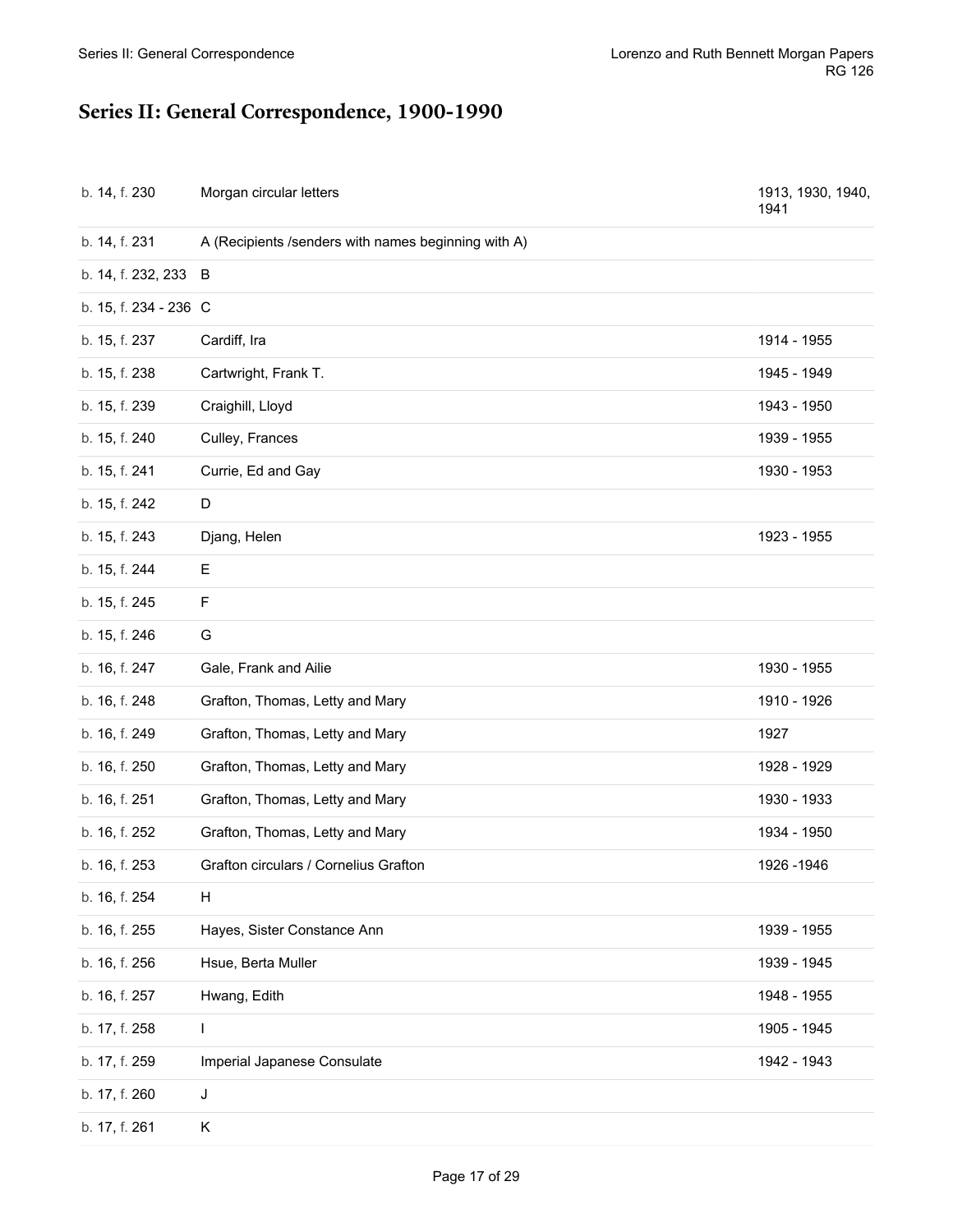b. 17, f. 262 - 263 L

| b. 17, f. 264         | Lanphear, B. W.                                | 1945 - 1951 |
|-----------------------|------------------------------------------------|-------------|
| b. 17, f. 265         | Liu, Frances                                   | 1939 - 1953 |
| b. 17, f. 266         | Mc / Mac                                       |             |
| b. 17, f. 267         | MacGregor, Flora                               | 1948 - 1955 |
| b. 17, f. 268         | McLauchlin, W. C. and Elizabeth                | 1927 - 1953 |
| b. 17, f. 269 - 270 M |                                                |             |
| b. 17, f. 271         | Mission Board: Presbyterian Church in the U.S. | 1904 - 1919 |
| b. 17, f. 272         | Mission Board: Presbyterian Church in the U.S. | 1920 - 1941 |
| b. 17, f. 273         | Mission Board: Methodist Church                | 1941 - 1946 |
| b. 17, f. 274         | N                                              |             |
| b. 17, f. 275         | Nee, Gilbert                                   | 1946 - 1948 |
| b. 18, f. 276         | O                                              |             |
| b. 18, f. 277         | P                                              |             |
| b. 18, f. 278         | Paxton, John and Una Hall Paxton               | 1905 - 1920 |
| b. 18, f. 279         | Paxton, J. Hall and Vincoe                     | 1950 - 1957 |
| b. 18, f. 280         | R                                              |             |
| b. 18, f. 281         | Rice, A. D. and Emma                           | 1919 - 1933 |
| b. 18, f. 282         | de Roo de la Faille, L.                        | 1923 - 1947 |
| b. 18, f. 283 - 285 S |                                                |             |
| b. 18, f. 286         | Shih, Irene Chu                                | 1934 - 1950 |
| b. 18, f. 287         | Stillians, Arthur and Effie                    | 1895 - 1948 |
| b. 18, f. 288         | Swiss Consulate General                        | 1943        |
| b. 18, f. 289         | Τ                                              |             |
| b. 18, f. 290         | U                                              |             |
| b. 18, f. 291         | Urquhart / Vinson                              | 1945, 1954  |
| b. 18, f. 292         | V                                              |             |
| b. 19, f. 293         | Vinson family (see also Collected Material)    | 1926 - 1953 |
| b. 19, f. 294 - 296 W |                                                |             |
| b. 19, f. 297         | Watters, Hyla                                  | 1937 - 1955 |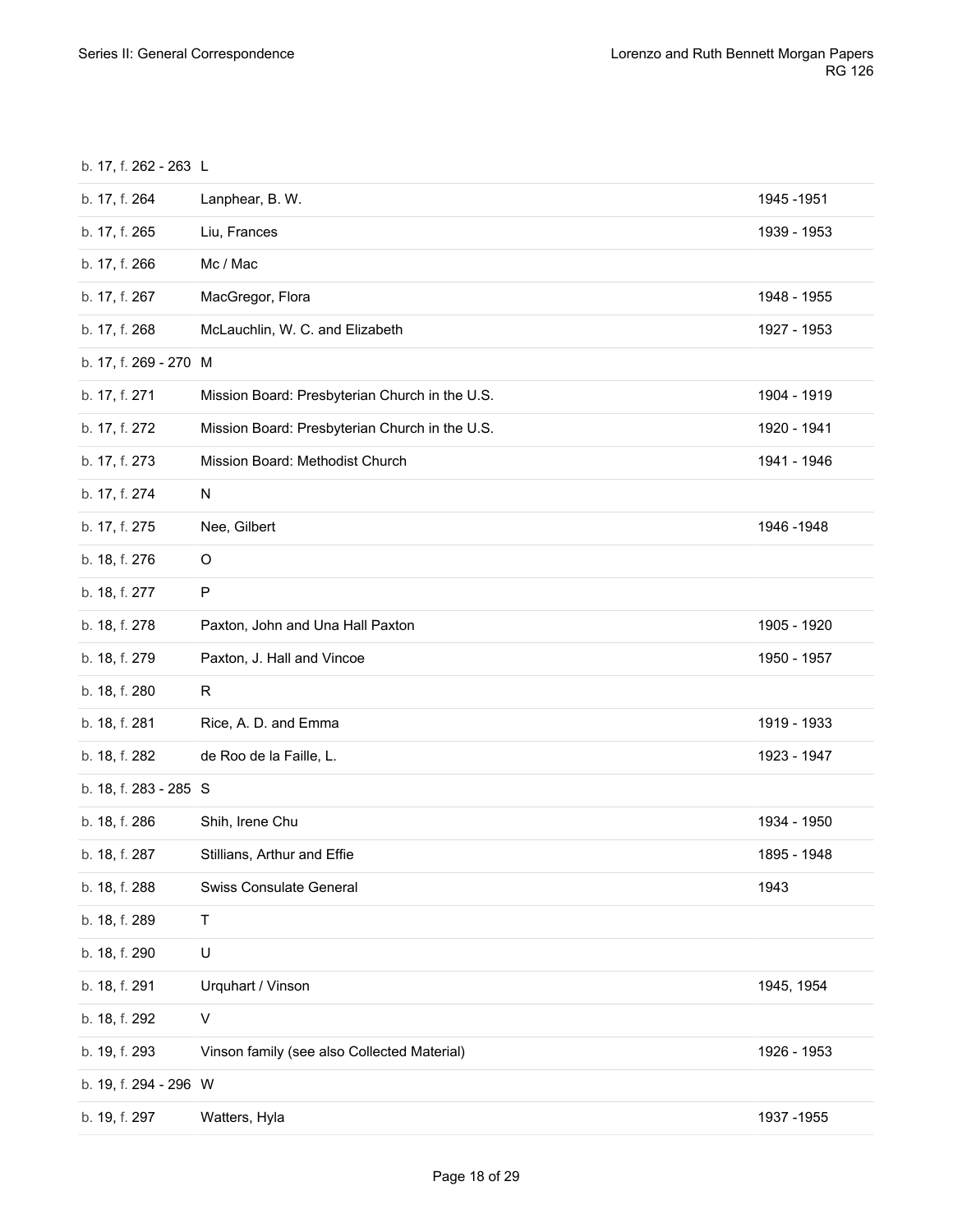| b. 19, f. 298 | Wenner, Frank and Lottie                                               | 1912 - 1954 |
|---------------|------------------------------------------------------------------------|-------------|
| b. 19, f. 299 | Whiteley, Annie                                                        | 1912 - 1933 |
| b. 19, f. 300 | Woodbridge, Casper                                                     | 1908 - 1927 |
| b. 19, f. 301 | Woods, James                                                           | 1904 - 1951 |
| b. 19, f. 302 | Y                                                                      |             |
| b. 19, f. 303 | Correspondence of others: C - L: incl. Cassidy, Grafton, Hayes         |             |
| b. 19, f. 304 | Correspondence of others: M - Y: incl. McLauchlin, Nee, Woods, Youtsey |             |
| b. 19, f. 305 | Chinese language letters                                               |             |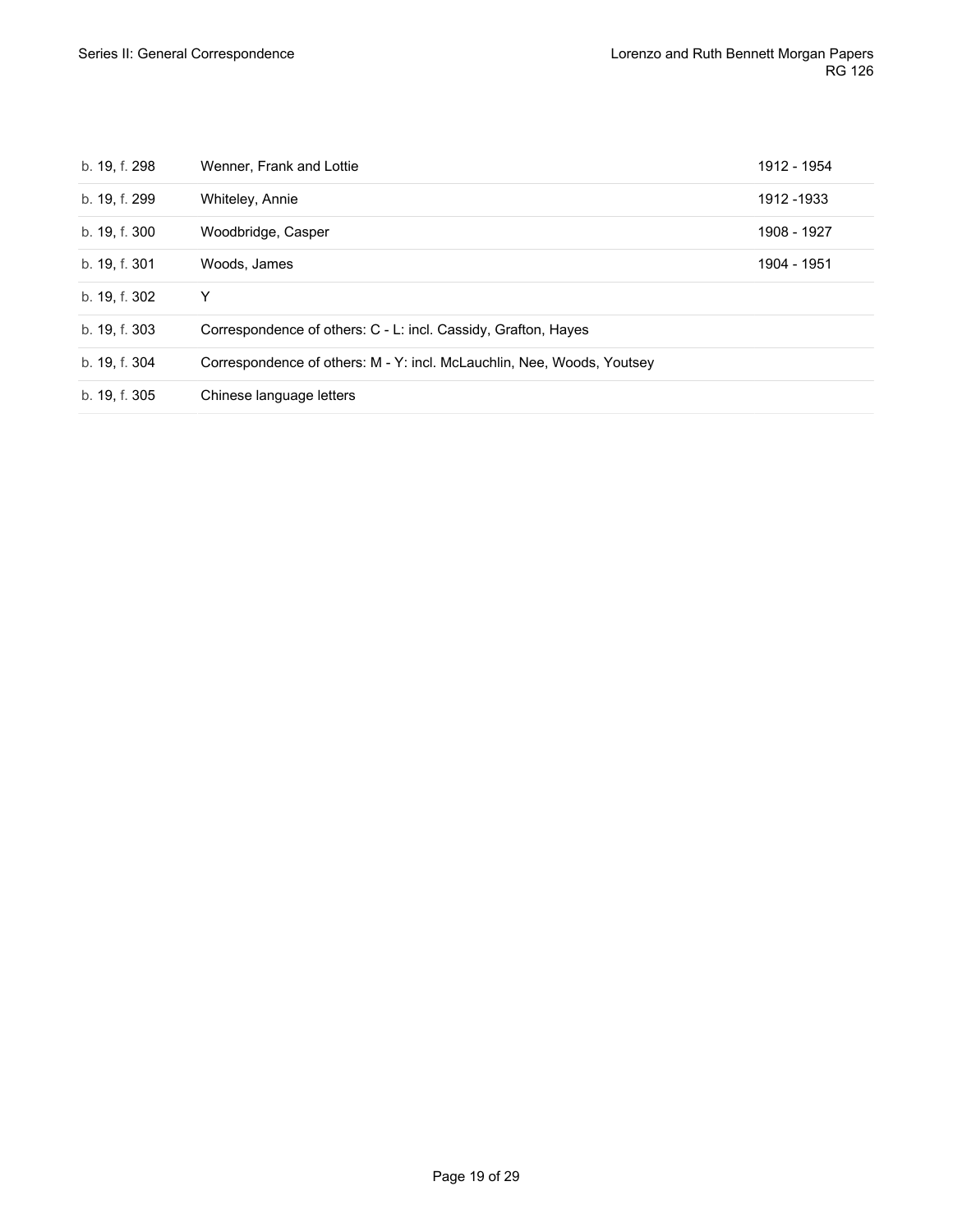### <span id="page-19-0"></span>**Series III: Writings, 1895-2001**

#### <span id="page-19-2"></span><span id="page-19-1"></span>Articles, Reports, Notes

<span id="page-19-3"></span>

|                    | By LSM                                                                                                                                                                                                                                                                                             |                |
|--------------------|----------------------------------------------------------------------------------------------------------------------------------------------------------------------------------------------------------------------------------------------------------------------------------------------------|----------------|
| b. 20, f. 306      | High school and pre-high school era                                                                                                                                                                                                                                                                | n.d.           |
| b. 20, f. 307      | College essays                                                                                                                                                                                                                                                                                     | 1896           |
| b. 20, f. 308      | College essays                                                                                                                                                                                                                                                                                     | 1897 Jan - Mar |
| b. 20, f. 309      | College essays, incl. Junior Oration                                                                                                                                                                                                                                                               | 1897 Oct, 1898 |
| b. 20, f. 310      | College essays, incl. Senior Essay                                                                                                                                                                                                                                                                 | 1899           |
| b. 20, f. 311      | College essays                                                                                                                                                                                                                                                                                     | n.d.           |
| b. 20, f. 312      | College notebooks                                                                                                                                                                                                                                                                                  | 1897           |
| b. 20, f. 313      | While stationed at Qingjiangpu (Tsingkiang Pu); including re: bandits,<br>famine, anti-opium crusade, Chinese government practices                                                                                                                                                                 | 1906 - 1910    |
| b. 20, f. 314, 315 | While stationed at Lianyungang (Haichow); including re: famine relief,<br>medical work, opium, Christmas celebration                                                                                                                                                                               | 1911 - 1912    |
| b. 20, f. 316      | While stationed at Lianyungang (Haichow); including re: robbers, Ellen<br>Lavine Graham Hospital                                                                                                                                                                                                   | 1913 - 1914    |
| b. 20, f. 317      | While stationed at Lianyungang (Haichow); including personal report of<br>work, re: military situation, medical work, looting and burning of Lianyungang<br>(Haichow), fighting pneumonic plague in Datong (Tatung) (see also compiled<br>packets of documentation in Collected Materials, Box 33) | 1915 - 1919    |
| b. 20, f. 318      | While stationed at Lianyungang (Haichow); including re: hospital work,<br>banditry, battle at Zhenjiang (Chinkiang), Lunghai Railway                                                                                                                                                               | 1923 - 1925    |
| b. 21, f. 319      | While stationed at Lianyungang (Haichow); including re: bandit situation,<br>floods, political situation, medical missionary work                                                                                                                                                                  | 1926 - 1929    |
| b. 21, f. 320      | While stationed at Lianyungang (Haichow) and Wuhu; including re: bandit<br>situation, treatment of Kala Azar, bicycling from Zhenjiang (Chinkiang) to<br>Nanjing (Nanking), Wuhu General Hospital                                                                                                  | 1930 - 1936    |
| b. 21, f. 321      | While stationed at Wuhu; incl. re. Japanese occupation, Wuhu General<br>Hospital                                                                                                                                                                                                                   | 1938 - 1939    |
| b. 21, f. 322      | While stationed at Wuhu, incl. re. Wuhu General Hospital                                                                                                                                                                                                                                           | 1940 - 1946    |
| b. 21, f. 323      | Notes for various talks                                                                                                                                                                                                                                                                            | n.d.           |
|                    | By other family members                                                                                                                                                                                                                                                                            |                |
| b. 21, f. 324      | By RBM                                                                                                                                                                                                                                                                                             | n.d.           |
| b. 21, f. 325      | By Ruth Pearce Morgan, incl. poems in published booklet "Bamboos -<br>reaching up" (includes poems from other Shanghai American School<br>students)                                                                                                                                                | 1912 - 1929    |
| b. 21, f. 326      | By Ruth Pearce Morgan                                                                                                                                                                                                                                                                              | 1930 - 1939    |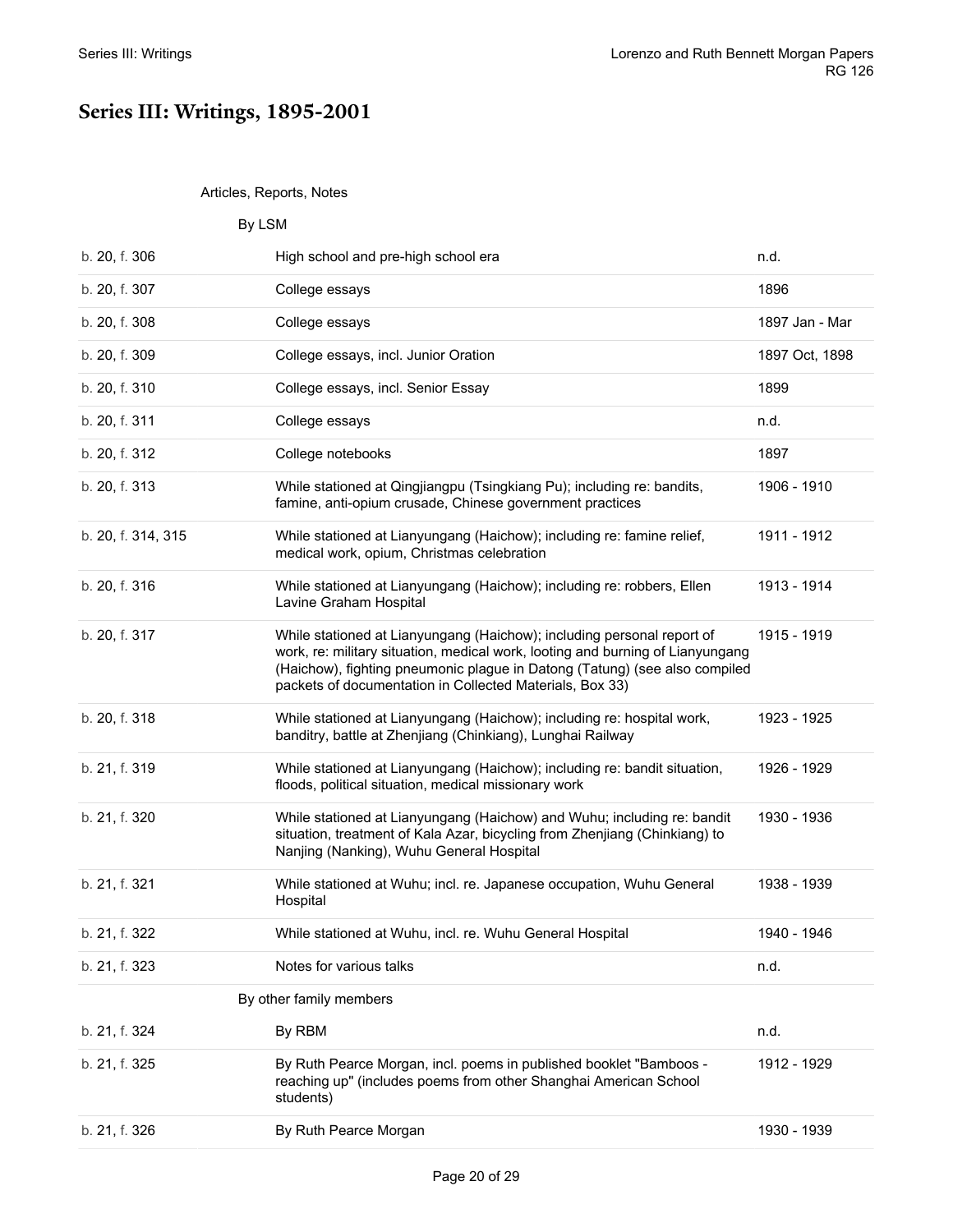#### <span id="page-20-0"></span>Articles, Reports, Notes > By other family members (continued)

<span id="page-20-4"></span><span id="page-20-3"></span><span id="page-20-2"></span><span id="page-20-1"></span>

| b. 21, f. 327       | By Carrel Morgan                                                                                                                              | 1928 - 2001                  |
|---------------------|-----------------------------------------------------------------------------------------------------------------------------------------------|------------------------------|
|                     | Writings of others                                                                                                                            |                              |
| b. 21, f. 328       | Betts, Brown, Corpron, Djan, Dunn, Gaud                                                                                                       | 1904 - 1949                  |
| b. 21, f. 329       | Hallett, James, Stillians, Watters                                                                                                            | 1937 - 1939                  |
|                     | <b>Diaries</b>                                                                                                                                |                              |
|                     | Diaries of LSM                                                                                                                                |                              |
| b. 21, f. 330-331   | Original diaries - three small notebooks, 1901, 1944 Mar - 1945 May 12 at<br>ASH Camp, 1945 May 13 - 1946 Mar 30 at ASH Camp                  | 1901 - 1946                  |
| b. 21, f. 332       | Photocopies of LSM diary while interned at Argyle Southern Highlanders<br>(ASH) Camp at the Civil Assembly Center, Shanghai.                  | 1944 Mar - 1945<br>May 12    |
| b. 22, f. 333       | Photocopies of LSM diary while interned                                                                                                       | 1945 May 13 -<br>1946 Mar    |
| b. 22, f. 334       | Photocopies of LSM diary                                                                                                                      | 1948 Nov 22 -<br>1949 Jan 26 |
| b. 22, f. 335       | Typed transcript of LSM diary while interned at ASH camp                                                                                      | 1944 Mar - 1946<br>Mar       |
| b. 22, f. 336       | LSM diary, letters, photos, documents war time experience and internment,<br>compiled with index and commentary by Carrel Morgan (3 editions) | 1941 - 1946                  |
|                     | Diaries of other family members                                                                                                               |                              |
| b. 22, f. 337       | Of RBM and Ruth Pearce Morgan                                                                                                                 | 1921-1923, 1929              |
| b. 22, f. 338-340   | Of RBM                                                                                                                                        | 1926 - 1936                  |
| b. 23, f. 341       | Of RBM                                                                                                                                        | 1937 - 1938                  |
| b. 23, f. 342       | Of Ruth Pearce Morgan                                                                                                                         | 1926 - 1929                  |
|                     | Notebooks / compilations                                                                                                                      |                              |
| b. 23, f. 343       | LSM Address books and lists                                                                                                                   |                              |
| b. 23, f. 344       | LSM and RBM appointment books, notebooks                                                                                                      |                              |
| b. 23, f. 345 - 346 | Guestbooks of RBM                                                                                                                             |                              |
| b. 23, f. 347 -348  | Scrapbooks of RBM                                                                                                                             | 1930s                        |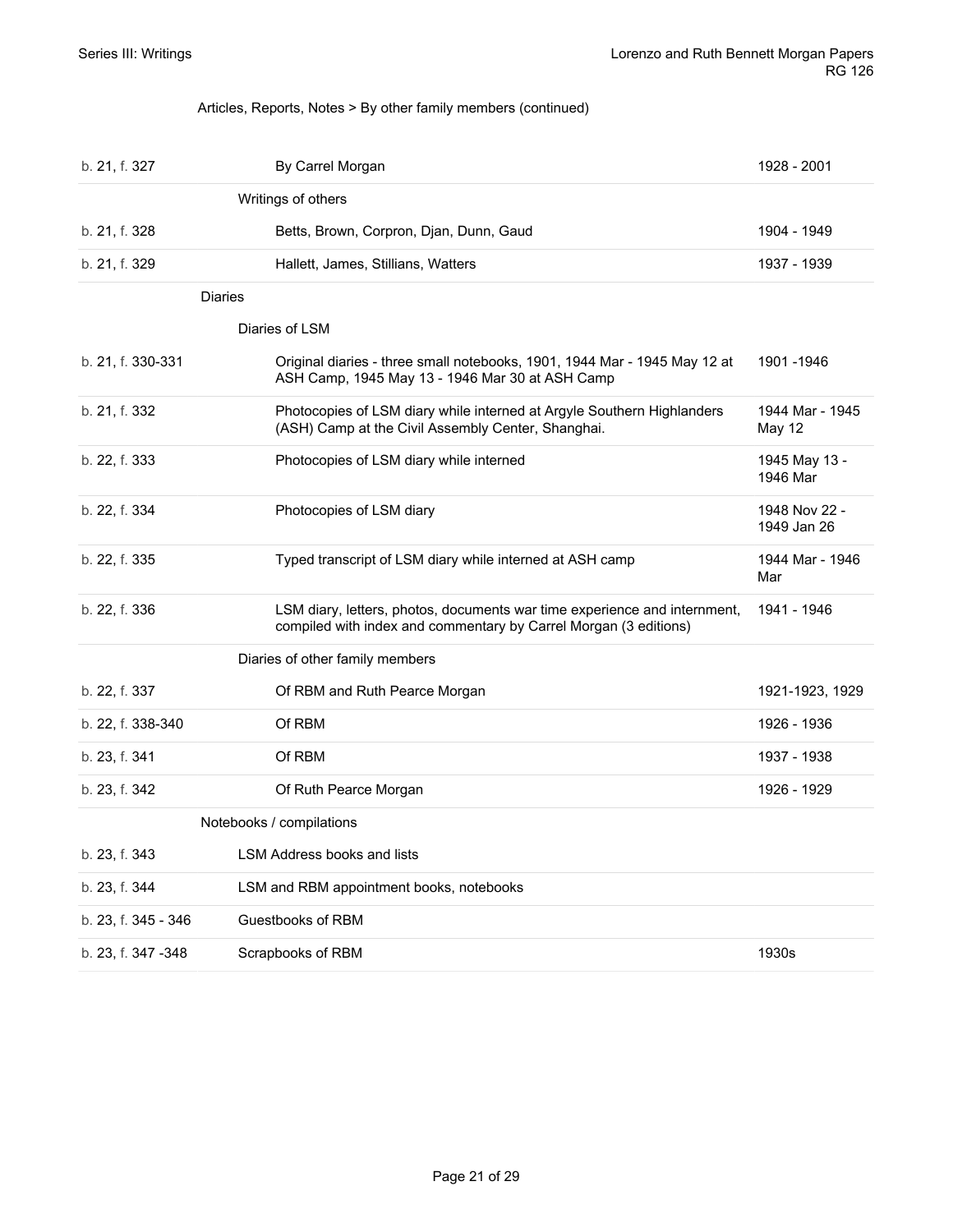# <span id="page-21-0"></span>**Series IV: Biographical Information, 1868-1955**

<span id="page-21-2"></span><span id="page-21-1"></span>Morgan and Bennett families

<span id="page-21-3"></span>

| b. 24, f. 349 | Genealogical information, misc. early legal and real estate documents, letters, and 1868-1904<br>notices related to family members |                 |
|---------------|------------------------------------------------------------------------------------------------------------------------------------|-----------------|
| <b>LSM</b>    |                                                                                                                                    |                 |
| b. 24, f. 350 | High school - Galva, IL; Knox College                                                                                              | 1895 - 1900     |
| b. 24, f. 351 | Knox College - Year book, notebooks                                                                                                | 1897-1900       |
| b. 24, f. 352 | Johns Hopkins Medical School and Marriage                                                                                          | 1901 - 1904     |
| b. 24, f. 353 | Application and acceptance to be missionary                                                                                        | 1904            |
| b. 24, f. 354 | Early years at Lianyungang (Haichow)                                                                                               | 1905 - 1912     |
| b. 24, f. 355 | Later years at Lianyungang (Haichow)                                                                                               | 1923 - 1928     |
| b. 24, f. 356 | Last years in Lianyungang (Haichow), early years in Wuhu                                                                           | 1930 - 1937     |
| b. 24, f. 357 | In Wuhu                                                                                                                            | 1938 - 1941     |
| b. 24, f. 358 | Sale of items and rent receipts related to Japanese invasion                                                                       | 1942            |
| b. 24, f. 359 | Accounts related to internment incl. ASH camp                                                                                      | 1943            |
| b. 24, f. 360 | Birthday cards for LSM's 69th - at ASH camp                                                                                        | 1944            |
| b. 25, f. 361 | Records for dental clinic at ASH camp                                                                                              | 1944            |
| b. 25, f. 362 | Records from ASH camp: dental reports, food parcels received, typed summary re. 1945<br>camp                                       |                 |
| b. 25, f. 363 | Return to U.S.A.; letters re. healthcare, LSM last will                                                                            | 1946            |
| b. 25, f. 364 | Life in NY and NJ until his death                                                                                                  | 1952 - 1955     |
| b. 25, f. 365 | Personal English and Chinese new Testaments and devotional books; Bibles                                                           |                 |
| b. 25, f. 366 | Documentation re. siblings and Morgan estate                                                                                       | 1924 - 1954     |
|               | Ruth Bennett Morgan                                                                                                                |                 |
| b. 26, f. 367 | Early years and University of Illinois                                                                                             | 1888 - 1897     |
| b. 26, f. 368 | University of Illinois                                                                                                             | 1897 - 1899 Feb |
| b. 26, f. 369 | University of Illinois and calling card collection                                                                                 | 1899            |
| b. 26, f. 370 | Medical school, Johns Hopkins University                                                                                           | 1900 - 1904     |
| b. 26, f. 371 | Johns Hopkins University - financial records                                                                                       | 1900 - 1904     |
| b. 26, f. 372 | Wedding invitation; certificate of missionary appointment; Chinese language study<br>books                                         | 1904 - 1908     |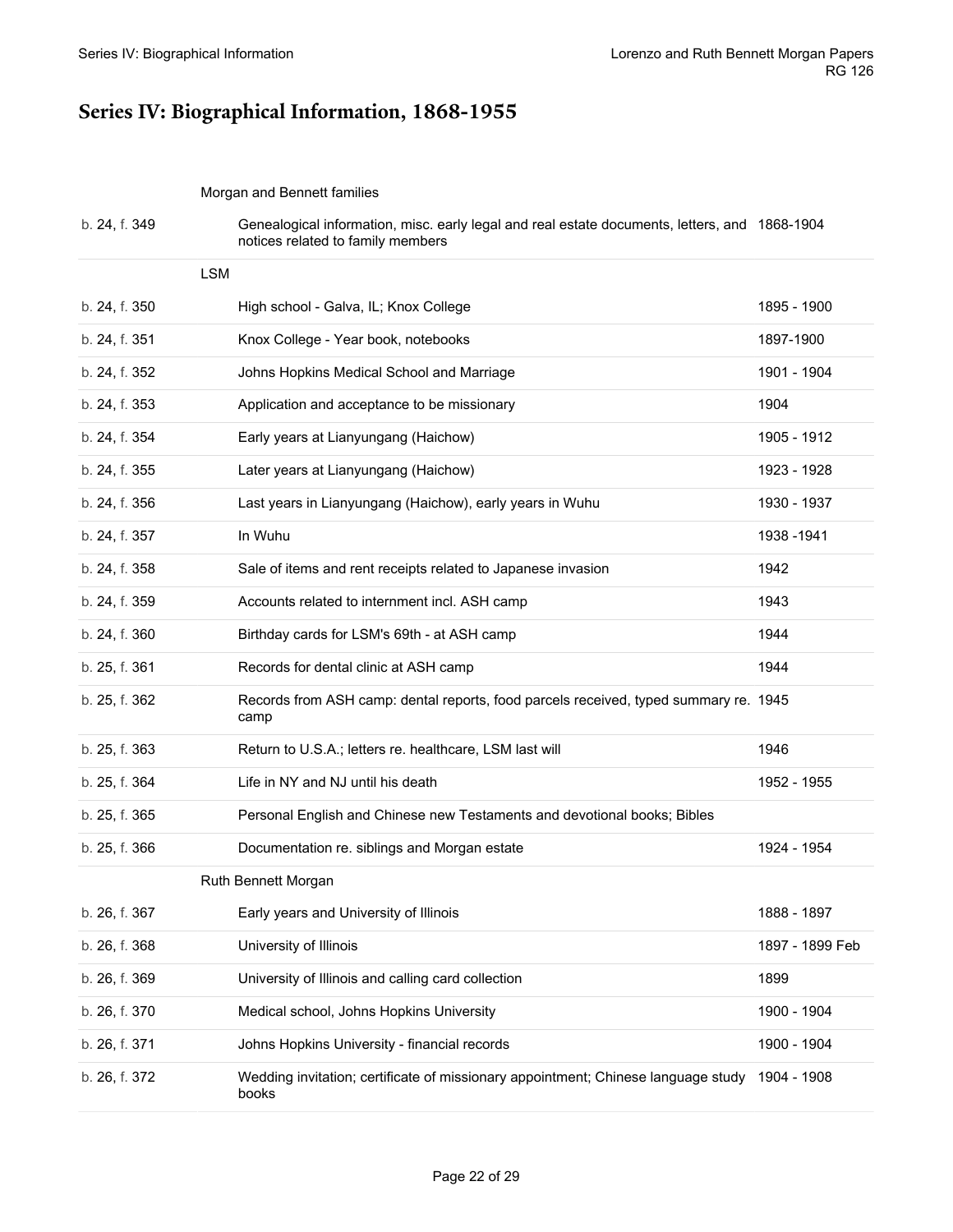#### Ruth Bennett Morgan (continued)

<span id="page-22-0"></span>

| b. 26, f. 373 | Record books; personal materials - Lianyungang (Haichow) era; passport;<br>program from Thanksgiving missionary event | 1920 - 1932     |
|---------------|-----------------------------------------------------------------------------------------------------------------------|-----------------|
| b. 26, f. 374 | Miscellaneous forms; Health report; Wuhu hospital formulary                                                           | 1931 - 1939     |
| b. 26, f. 375 | Pass for Japanese security; Chinese devotional book; Bible                                                            | 1941, 1942      |
| b. 26, f. 376 | Municipal loan documents                                                                                              | 1943            |
| b. 26, f. 377 | War ration book; obituaries; condolences                                                                              | 1942 - 1955     |
| b. 26, f. 377 | Misc. Chinese language flyers, invitations                                                                            | n.d.            |
|               | Morgan children                                                                                                       |                 |
| b. 27, f. 378 | Ruth Pearce Morgan Schmidt                                                                                            | 1924-1936       |
| b. 27, f. 379 | Juliana "Jimmy" Morgan                                                                                                | 1930s           |
| b. 27, f. 380 | Carrel Morgan - early years                                                                                           | 1928 - 1932     |
| b. 27, f. 381 | Carrel Morgan - school reports, finances                                                                              | 1927 - 1936     |
| b. 27, f. 382 | Carrel Morgan - school health records, wedding picture                                                                | 1932-1934, 1941 |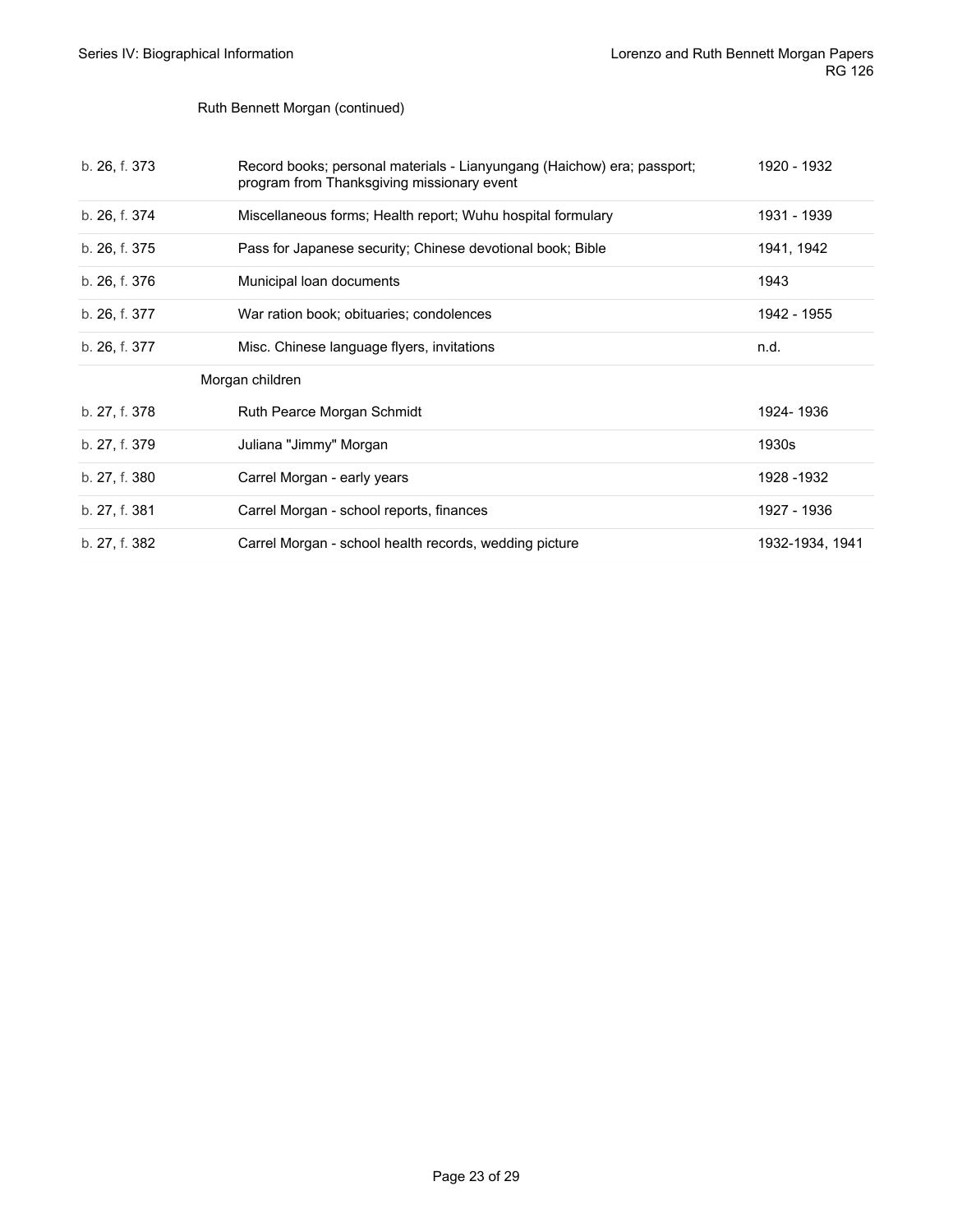### <span id="page-23-0"></span>**Series V: Collected Material, 1900-1994**

#### <span id="page-23-1"></span>Artifacts / memorabilia

<span id="page-23-2"></span>

| b. 27, f. 388 | Chinese portrayal of Prodigal Son                                                                                                                                                                                                                                                                                                                                       |                   |
|---------------|-------------------------------------------------------------------------------------------------------------------------------------------------------------------------------------------------------------------------------------------------------------------------------------------------------------------------------------------------------------------------|-------------------|
| b. 27, f. 387 | Art work<br>Drawings and prints                                                                                                                                                                                                                                                                                                                                         |                   |
| b. OV-7       | Poster with text and illustration of Bible story, wedding invitation, slips of red paper n.d.<br>with Chinese characters on them, tract                                                                                                                                                                                                                                 |                   |
| b. OV-7       | Embroidered / appliqued table linens                                                                                                                                                                                                                                                                                                                                    | n.d.              |
| $b. OV-6$     | Two small framed paintings of Chinese people, carved wooden pieces, decorated<br>paper fan, metal decorated box with two small dishes, metal box containing<br>buttons, several metal items                                                                                                                                                                             | 1930s-1940s, n.d. |
| $b.$ OV-6     | Medal given to Dr. L. Morgan for his work in the plague epidemic, several small<br>handbags of various designs, box containing blue-enameled beads "worn at some<br>Imperial funeral by a Chinese official", carved stone items including two "chops",<br>small case with "chop", compass in wooden case,                                                               | 1930-1940s, n.d.  |
| b. OV-5       | Covered straw basket containing box of "ancient Chinese buttons", "ditty bag"<br>given to Loren Morgan by American Red Cross at internment camp or on ship<br>home, blue and white patterned cloth                                                                                                                                                                      | 1930s-1940s, n.d. |
| b. OV-5       | Packet of raw silk, wooden chopsticks, decorative pins in small box; cut-paper<br>designs, stamped paper with blue design, piece of wood with intricate carved<br>design, box of keepsakes of Ruth Morgan, three boxes of metal brooches, pins,<br>and buttons, silk pendant necklace                                                                                   | 1930s-1940s, n.d. |
| b. OV-5       | Embroidered cloth items, including baby's bonnet, bib, clothing                                                                                                                                                                                                                                                                                                         | 1930s-1940s       |
| b. OV-4       | Embroidered shoes for child with bound feet; embroidered cloth booties                                                                                                                                                                                                                                                                                                  | 1930s-1940s       |
| b. OV-4       | Two cloth models of bedding rolls used by the Morgans, made by women at True<br>Light mission                                                                                                                                                                                                                                                                           | 1930s             |
| b. OV-4       | Cloth dolls representing a Chinese family, an evangelist, and nurses (Grandfather, 1930s<br>grandmother, farmer, farmer's wife, son, daughter-in-law, daughter, servant,<br>evangelist, 3 nurses)<br>The dolls were made by women at the True Light industrial mission. Ruth Morgan<br>used the dolls when giving talks to churches and other organizations in the U.S. |                   |
| b. OV-3       | Chinese garment for child; handsewn bag; large fabric (possibly a garment)                                                                                                                                                                                                                                                                                              |                   |
| b. OV-2       | Black and white drawings; Chinese scrolls; Burned wooden figure; Chinese coins                                                                                                                                                                                                                                                                                          |                   |
| b. 27, f. 386 | Parachute fabric; Chinese money                                                                                                                                                                                                                                                                                                                                         | 1937 - 1939       |
| b. 27, f. 385 | Miscellaneous items incl. notes re. plaques received; diskette "China Remembers"<br><b>Medical Missions"</b>                                                                                                                                                                                                                                                            |                   |
| b. 27, f. 384 | Insignia from ASH camp                                                                                                                                                                                                                                                                                                                                                  | 1944              |
| b. 27, f. 383 | Christmas cards, postcards, misc.                                                                                                                                                                                                                                                                                                                                       |                   |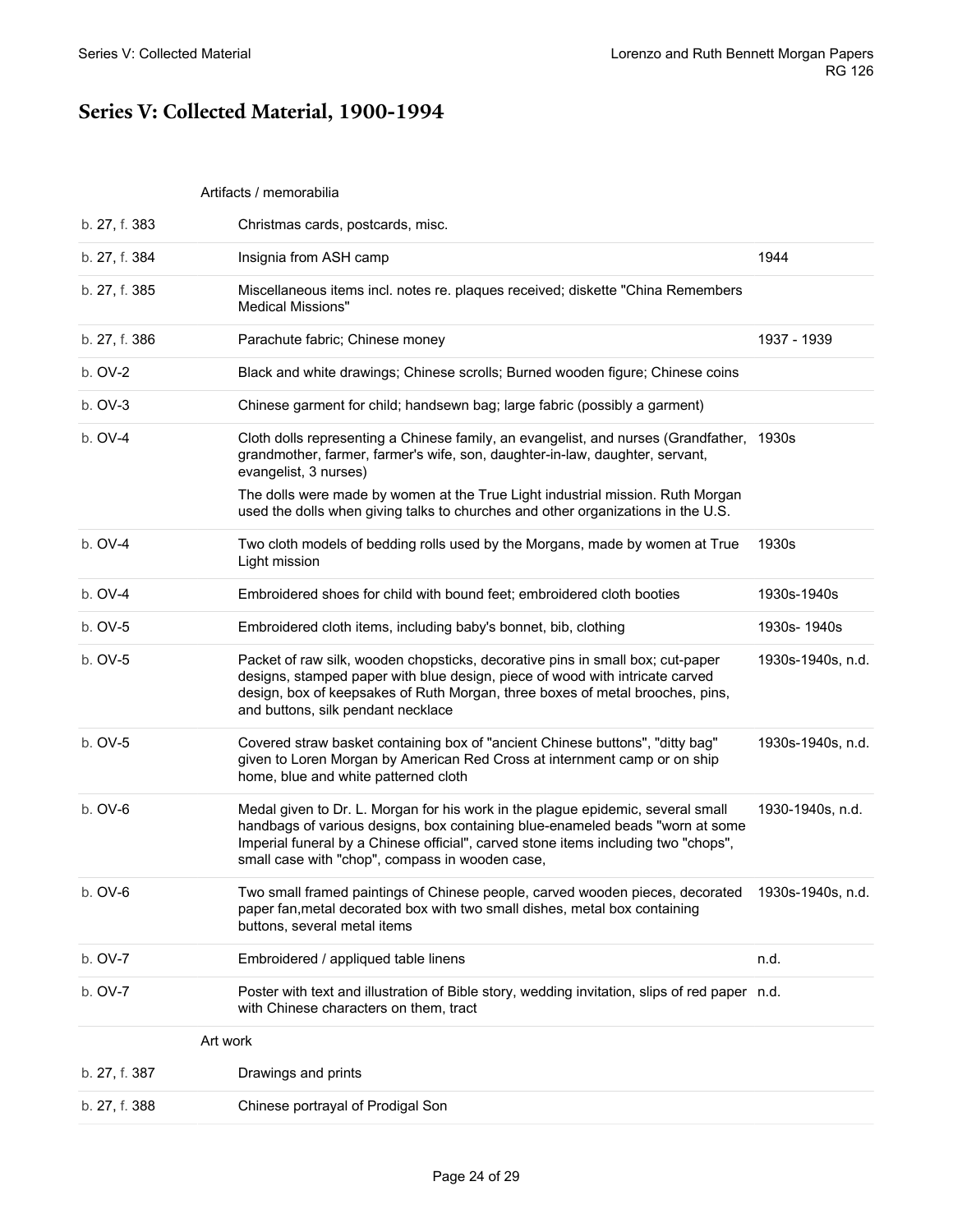<span id="page-24-1"></span><span id="page-24-0"></span>Art work (continued)

<span id="page-24-2"></span>

| b. 27, f. 389 | Sketches of mission compound; Chinese portrayal of Hell                                                               |                        |
|---------------|-----------------------------------------------------------------------------------------------------------------------|------------------------|
| b. OV-2       | Drawings by RBM while at University of Illinois                                                                       |                        |
|               | Publications                                                                                                          |                        |
|               | Books, booklets, brochures                                                                                            |                        |
| b. 28, f. 390 | Flyers, programs, tracts, sermons                                                                                     | 1911 - 1946            |
| b. 28, f. 391 | Booklets, tracts, psychological tests for missionary candidates                                                       | 1900 - 1950            |
| b. 28, f. 392 | Booklets, "Conquest by Healing in China", Report of special mission to<br>China, 1946                                 | 1927 - 1973            |
| b. 28, f. 393 | Sunday School pictures of Chinese chldren                                                                             | n.d.                   |
| b. 28, f. 394 | Various booklets and brochures, incl. re. sex                                                                         | 1937 - 1950            |
| b. 28, f. 395 | Misc. bulletins; report on "Lessons to be Learned from the Experiences of<br>Christian Missions in China"             | 1941 - 1951            |
| b. 28, f. 396 | Prayer cycle book; directories (JHU 1938)                                                                             | 1937 - 1945            |
| b. 28, f. 397 | Qingdao (Tsingtao) guide book; prayer book; "A New Digest of Japanese<br>War Conduct"                                 | 1934 - 1941            |
|               | Newsletters and magazines re. China                                                                                   |                        |
| b. 28, f. 398 | Newsletters of Board of Foreign Missions, Methodist Church                                                            | 1939 Jan - 1942<br>Feb |
| b. 28, f. 399 | Newsletters of Board of Foreign Missions, Methodist Church                                                            | 1942 Jun - 1946<br>Dec |
| b. 29, f. 400 | China Bulletin - Division of Foreign Missions, National Council of Churches<br>of Christ in the U.S.A.                | 1951 Nov - 1953<br>Aug |
| b. 29, f. 401 | China Bulletin - Division of Foreign Missions, National Council of Churches<br>of Christ in the U.S.A.                | 1953 Sep - 1954<br>Nov |
| b. 29, f. 402 | Publications of Board of Foreign Missions, Presbyterian Church, National<br>Council Protestant Episcopal Church, etc. | 1942 - 1947            |
| b. 29, f. 403 | Bulletins re. China; "China Connection"; Shanghai American School<br>newsletter                                       | 1941 - 1998            |
| b. 29, f. 404 | "China in Chaos"                                                                                                      | 1927                   |
| b. 29, f. 405 | "The China Monthly"                                                                                                   | 1944 Nov - 1945<br>May |
| b. 29, f. 406 | "The China Weekly Review"                                                                                             | 1925 - 1928            |
| b. 29, f. 407 | "The China Weekly Review"                                                                                             | 1940                   |
| b. 29, f. 408 | "Free Wan-Kam"                                                                                                        | 1942 Feb - 1944<br>Feb |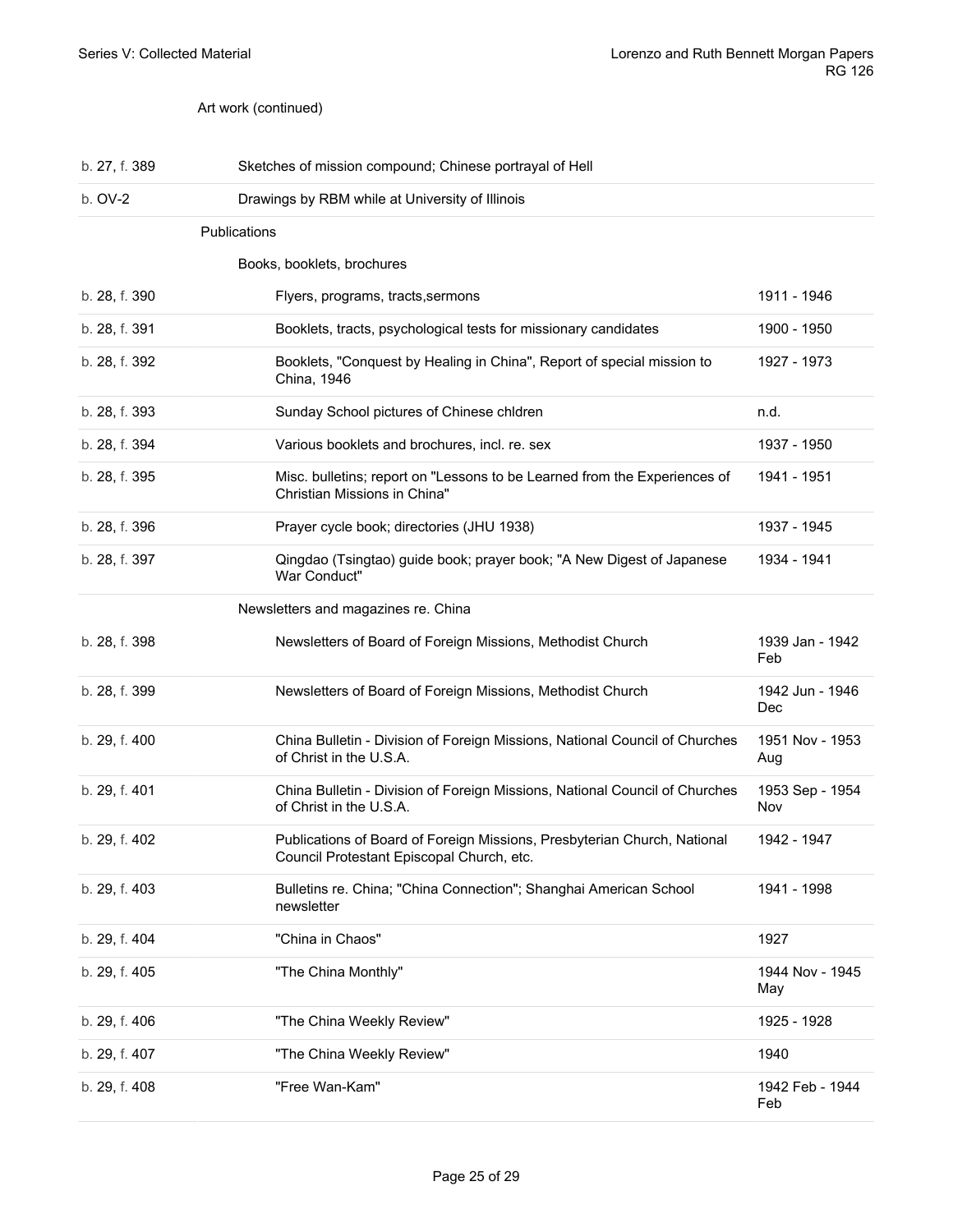#### <span id="page-25-0"></span>Publications > Newsletters and magazines re. China (continued)

<span id="page-25-6"></span><span id="page-25-5"></span><span id="page-25-4"></span><span id="page-25-3"></span><span id="page-25-2"></span><span id="page-25-1"></span>

| b. 29, f. 409      | "Prisoner of War Bulletin"                          | 1944 Jul - 1945<br>Aug |
|--------------------|-----------------------------------------------------|------------------------|
| b. 29, f. 410      | United China Relief                                 | 1941 - 1945            |
|                    | Newspaper and magazine clippings                    |                        |
| b. 30, f. 412      | Re. various missionaries                            | 1925 - 1927            |
| b. 30, f. 413      | Clippings re. China - events, etc.                  | 1905, 1925-1926        |
| b. 30, f. 414      | Clippings re. China - events, etc.                  | 1927                   |
| b. 30, f. 415      | Chinese newspaper clippings                         | 1927 Mar               |
| b. 30, f. 416      | American newspaper clippings                        | 1927 Mar - Apr         |
| b. 30, f. 417      | Chinese newspaper clippings                         | 1927 Apr - Jun         |
| b. 30, f. 418      | Misc. articles                                      | 1929 - 1936            |
| b. 30, f. 419-420  | Misc. articles                                      | 1937                   |
| b. 31, f. 421-422  | Misc. articles, incl. re. Japanese invasion         | 1938                   |
| b. 31, f. 423      | Misc. articles, incl. re. Japanese invasion         | 1939 - 1940            |
| b. 31, f. 424      | Misc. articles, incl. re. Japanese invasion         | 1941                   |
| b. 31, f. 425-427  | Misc. articles re. World War II                     | 1942-1944              |
| b. 31, f. 428      | Misc. articles - end of war                         | 1945                   |
| b. 32, f. 429-430a | American edition - Shanghai Evening Post            | 1946                   |
| Maps               |                                                     |                        |
| b. 30, f. 411      | Various maps of China                               | 1900 - 1943            |
| b. OV-1            | Oversize maps of China                              |                        |
|                    | Topical subject files                               |                        |
|                    | American Consular Service                           |                        |
| b. 32, f. 431-432  | Documents and information                           | 1918, 1928, 1930       |
|                    | Ellen Lavine Graham Hospital, Lianyungang (Haichow) |                        |
| b. 32, f. 433      | Plans, statistics, reports                          | 1913, 1928             |
|                    |                                                     |                        |
|                    | Wuhu General Hospital, Wuhu                         |                        |
| b. 32, f. 434      | Annual reports                                      | 1932 - 1947            |
| b. 32, f. 435      | Formulary, programs, calendars                      | 1939 - 1942            |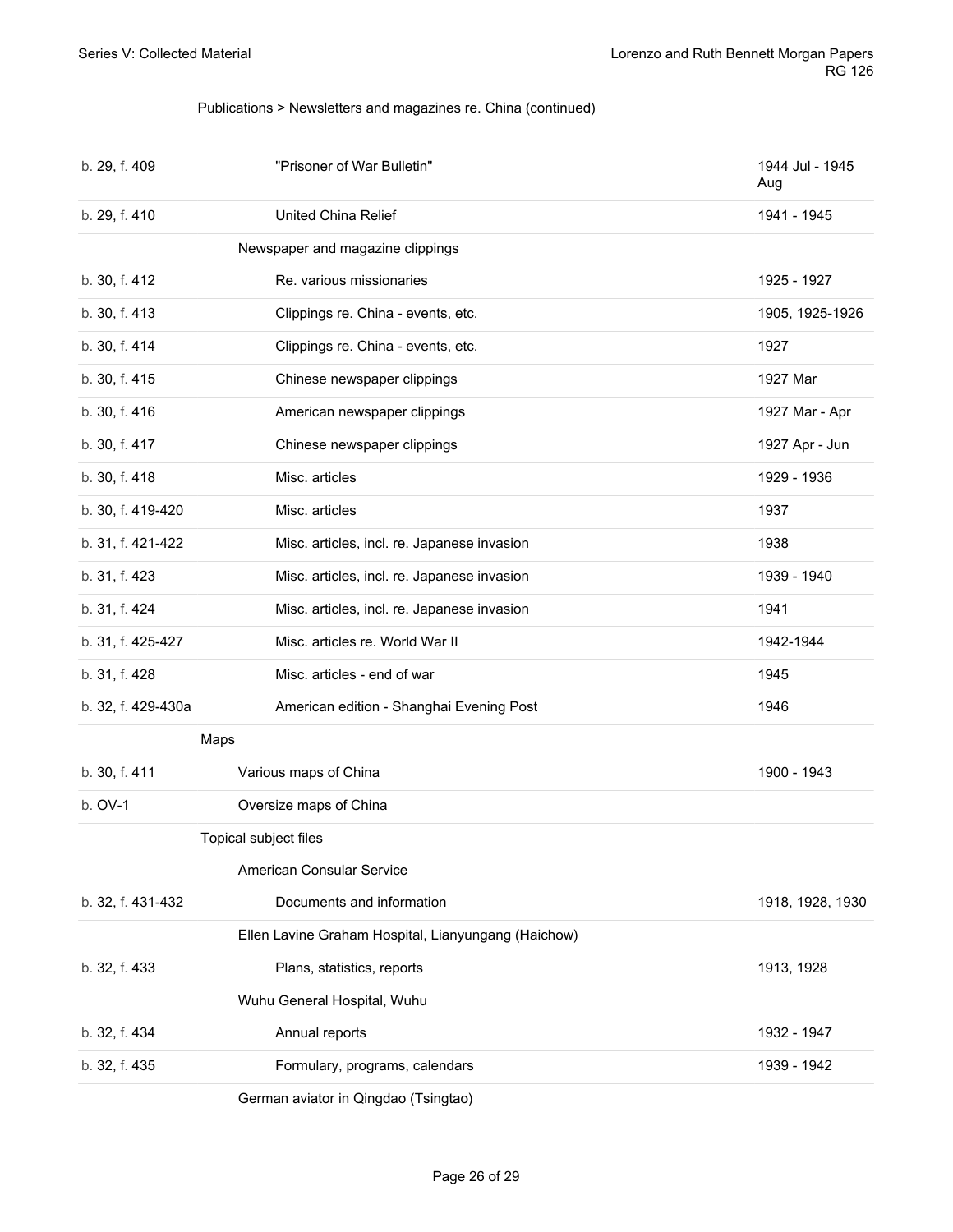#### <span id="page-26-0"></span>Topical subject files > German aviator in Qingdao (Tsingtao) (continued)

<span id="page-26-2"></span><span id="page-26-1"></span>

| b. 32, f. 436-437 | Info. compiled by CBM re. German aviator Plueschow, known as "The<br>Dragon Master of Tsingtao, China" (Article in Sunset Magazine) | 1914, 1915     |
|-------------------|-------------------------------------------------------------------------------------------------------------------------------------|----------------|
| b. 33, f. 438     | "The Dragon Master" - book by Robert A. Whitaker, published 1994                                                                    | 1994           |
|                   | Plague in Datong (Tatung) (Packets compiled by Carrel Bennett Morgan)                                                               |                |
| b. 33, f. 439     | Packet I: News articles                                                                                                             | 1918 Jan - Mar |
| b. 33, f. 440-441 | Packets II and III: LSM letters, documents                                                                                          | 1918 Feb-Apr   |
|                   | John W. Vinson and family                                                                                                           |                |
| b. 33, f. 442     | Letters re, their life and Mrs. Vinson's death                                                                                      | 1910, 1930     |
| b. 33, f. 443     | JWV's death at the hands of bandits - letters, documents, articles, audiotape 1931 Nov, n.d.                                        |                |
|                   | Chinese students helped by LSM and RBM                                                                                              |                |
| b. 33, f. 444     | Chen, Grace                                                                                                                         | 1949 - 1952    |
| b. 34, f. 445     | Lee, James and Dora                                                                                                                 | 1946           |
| b. 34, f. 446     | Lin, Michael F.C.                                                                                                                   | 1953 - 1954    |
| b. 34, f. 447     | Louie, Yam-Hin and Josephine                                                                                                        | 1950 - 1954    |
| b. 34, f. 448     | Tseng, Pauline (Mrs. Clayton Chu)                                                                                                   | 1951 - 1954    |
| b. 34, f. 449     | Tsou, Szu-Tai (Stephen)                                                                                                             | 1949 - 1955    |
| b. 34, f. 450     | Tung, Ai-Ling (Mrs. Szu-Tai Tsou)                                                                                                   | 1951 - 1955    |
| b. 34, f. 451     | Wu, Louise                                                                                                                          | 1955           |
| b. 34, f. 452     | Yu, Julia                                                                                                                           | 1950 - 1954    |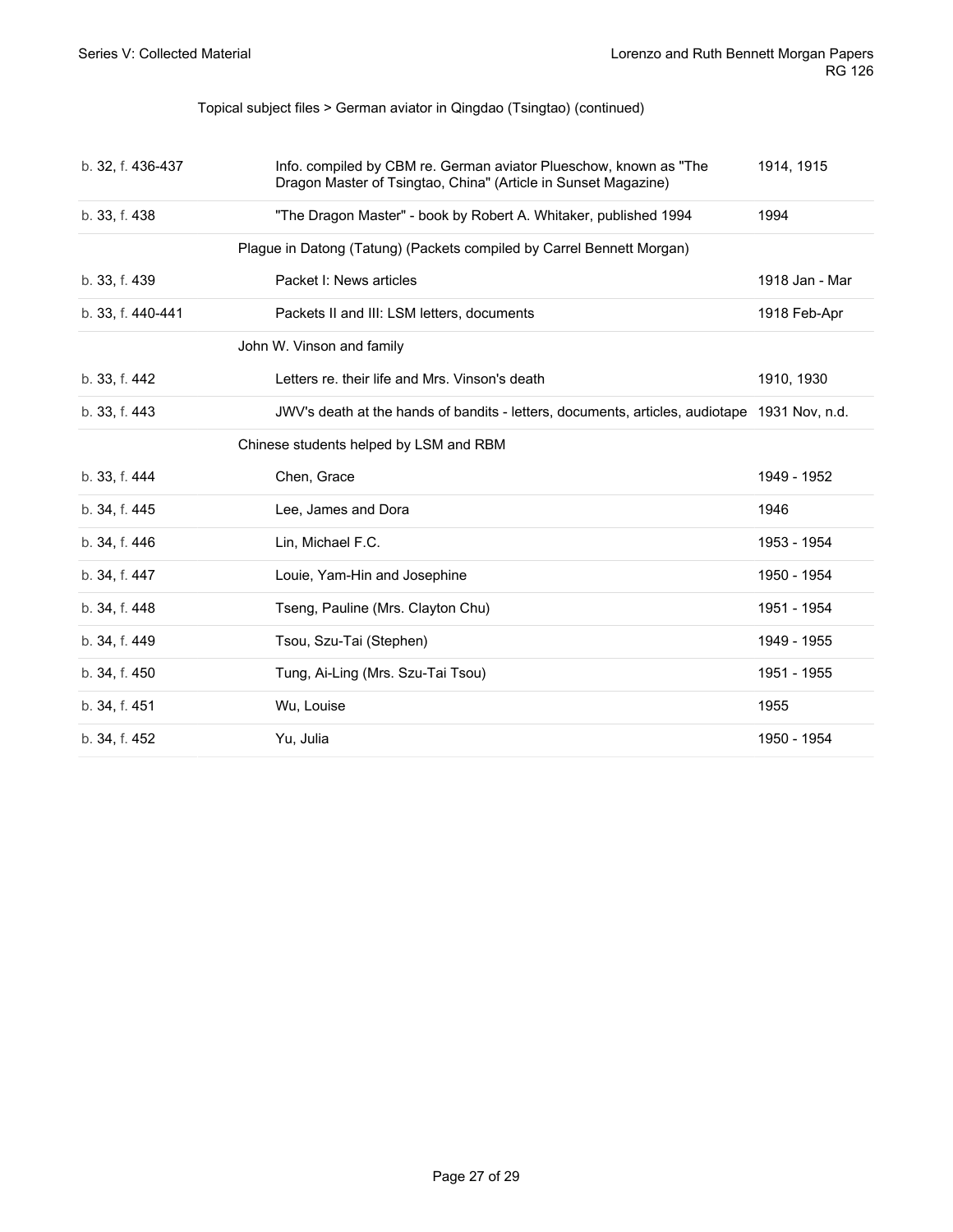### <span id="page-27-0"></span>**Series VI: Photographs, 1885-2000**

#### <span id="page-27-1"></span>People

<span id="page-27-4"></span><span id="page-27-3"></span><span id="page-27-2"></span>

| b. 34, f. 453-454 | Morgan family                                                   | 1885 - 1953   |
|-------------------|-----------------------------------------------------------------|---------------|
| b. 34, f. 455     | Morgan family - scrapbook collection                            | 1910 - 1933   |
| b. 35, f. 456     | Western colleagues and friends                                  | 1900 - 1908   |
| b. 35, f. 457     | Western colleagues and friend                                   | 1912 - 1951   |
| b. 35, f. 460     | Chinese people                                                  | 1904          |
| b. 35, f. 461     | Chinese people - famine years                                   | 1906 - 1907   |
| b. 35, f. 462     | Chinese people                                                  | 1910 - 1953   |
| b. OV-1           | Chinese people                                                  | 1926          |
| Places            |                                                                 |               |
| b. 35, f. 458     | Ellen Lavine Graham Hospital, Lianyungang (Haichow)             | 1904 - 1933   |
| b. 35, f. 459     | Wuhu General Hospital, Wuhu                                     | 1934 - 1945   |
| b. 35, f. 463     | Lianyungang (Haichow) area                                      | 1904          |
| b. 35, f. 464     | Lianyungang (Haichow) area and Guling (Kuling)                  | 1904 - 1905   |
| b. 36, f. 465     | Lianyungang (Haichow) and Wuhu                                  | 1906 - 1939   |
| Topics            |                                                                 |               |
| b. 36, f. 466     | ASH Internment camp                                             | 1943 - 1946   |
| b. 36, f. 467     | German airplane that landed in Lianyungang (Haichow)            | 1914 November |
| b. 36, f. 468     | China visit of Carrel Morgan                                    | 2000          |
|                   |                                                                 |               |
| b. 36, f. 469     | Lianyungang Special Stamp Booklet                               | n.d.          |
|                   | Scrapbooks / albums                                             |               |
| b. 36, f. 470     | Places, events, Guling (Kuling) summer resort                   | 1907 - 1926   |
| b. 36, f. 471-472 | Family, friends, scenes                                         | 1910 - 1946   |
| b. 36, f. 473     | Lianyungang (Haichow) period, mission families, etc.            | 1904 - 1920   |
| b. 37, f. 474     | Lianyungang (Haichow) period, summer resort, etc.               | 1920s         |
| b. 37, f. 475     | Lianyungang (Haichow) period, Ellen Lavine Graham Hospital work | 1910 - 1930   |
| b. 37, f. 476     | Lianyungang (Haichow) period, scenes, famine relief work        | early 1900s   |